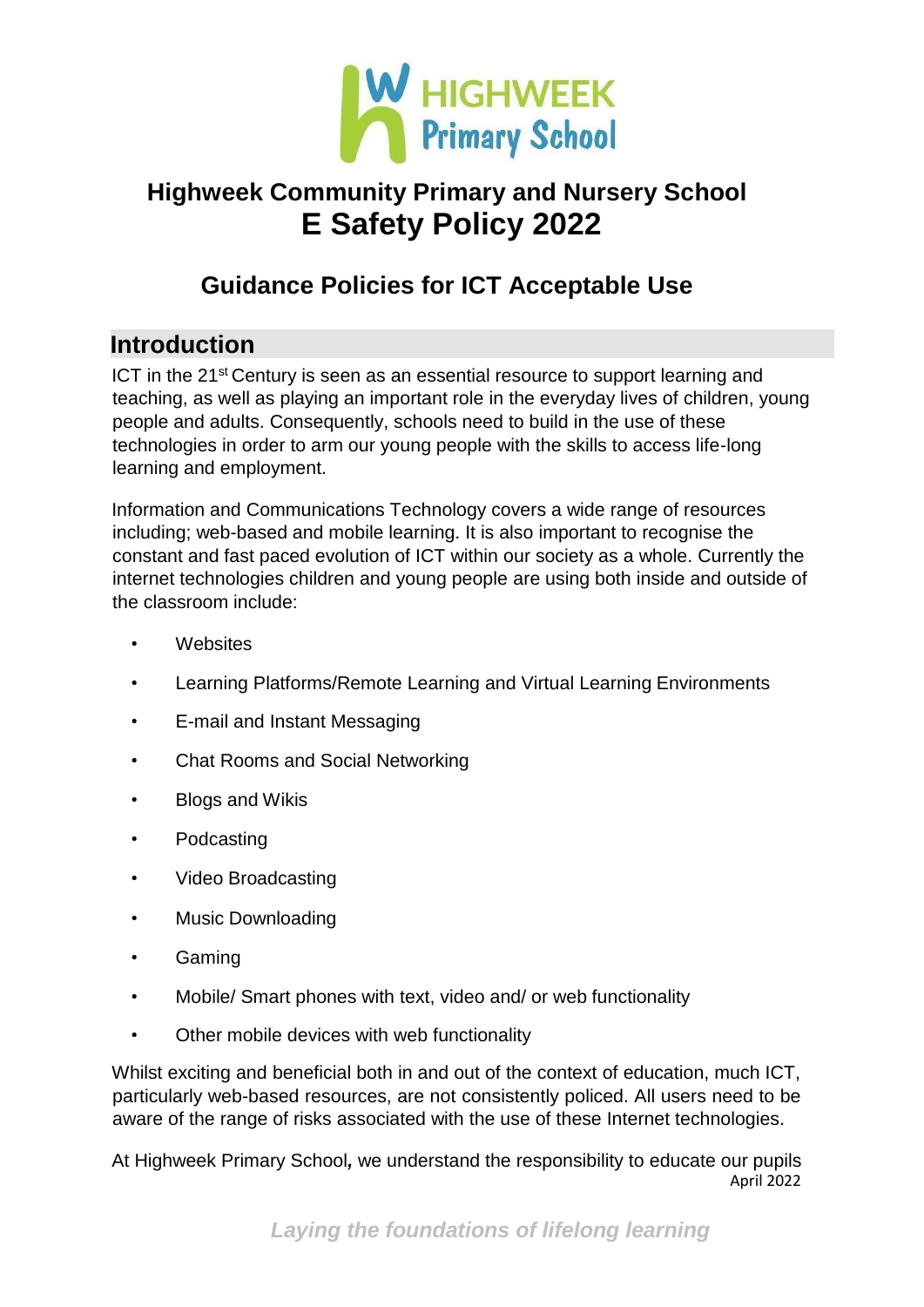

on eSafety issues; teaching them the appropriate behaviours and critical thinking skills to enable them to remain both safe and legal when using the internet and related technologies, in and beyond the context of the classroom.

Schools hold personal data on learners, staff and other people to help them conduct their day-to-day activities. Some of this information is sensitive and could be used by another person or criminal organisation to cause harm or distress to an individual. The loss of sensitive information can result in media coverage, and potentially damage the reputation of the school. This can make it more difficult for your school to use technology to benefit learners.

Everybody in the school has a shared responsibility to secure any sensitive information used in their day to day professional duties and even staff not directly involved in data handling should be made aware of the risks and threats and how to minimise them.

Both this policy and the Acceptable Use Agreement (for all staff, governors, visitors and pupils) are inclusive of both fixed and mobile internet; technologies provided by the school (such as PCs, laptops, personal digital assistants (PDAs), tablets, webcams, whiteboards, voting systems, digital video equipment, etc); and technologies owned by pupils and staff, but brought onto school premises (such as laptops, mobile phones, camera phones, PDAs and portable media players, etc).

### **Monitoring**

Authorised ICT staff may inspect any ICT equipment owned or leased by the School at any time without prior notice. If you are in doubt as to whether the individual requesting such access is authorised to do so, please ask for their identification badge and contact their department. Any ICT authorised staff member will be happy to comply with this request.

ICT authorised staff may monitor, intercept, access, inspect, record and disclose telephone calls, e-mails, instant messaging, internet/intranet use and any other electronic communications (data, voice or image) involving its employees or contractors, without consent, to the extent permitted by law. This may be to confirm or obtain School business related information; to confirm or investigate compliance with School policies, standards and procedures; to ensure the effective operation of School ICT; for quality control or training purposes; to comply with a Subject Access Request under the GDPR Act 2018, or to prevent or detect crime.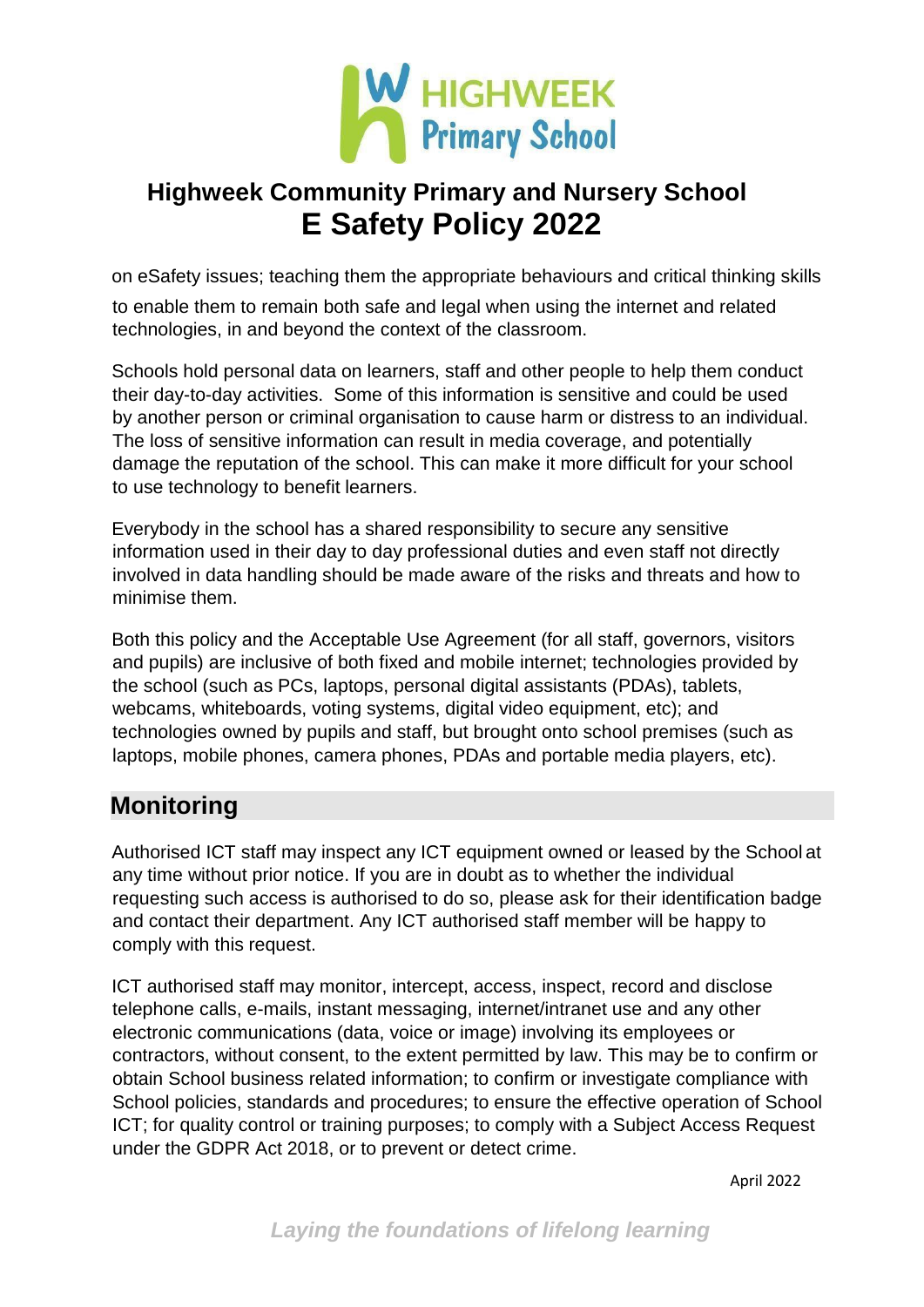

ICT authorised staff may, without prior notice, access the e-mail or voice-mail account where applicable, of someone who is absent in order to deal with any businessrelated issues retained on that account.

All monitoring, surveillance or investigative activities are conducted by ICT authorised staff and comply with the GDPR Act 2018, the Human Rights Act 1998, the Regulation of Investigatory Powers Act 2000 (RIPA) and the Lawful Business Practice Regulations 2000.

Please note that personal communications using School ICT may be unavoidably included in any business communications that are monitored, intercepted and/or recorded.

### **Breaches**

A breach or suspected breach of policy by a School employee, contractor or pupil may result in the temporary or permanent withdrawal of School ICT hardware, software or services from the offending individual.

Any policy breach is grounds for disciplinary action in accordance with the School Disciplinary Procedure or, where appropriate, the School Disciplinary Procedure or Probationary Service Policy.

Policy breaches may also lead to criminal or civil proceedings.

#### **Incident Reporting**

Any security breaches or attempts, loss of equipment and any unauthorised use or suspected misuse of ICT must be immediately reported to the school's SIRO or eSafety Co-ordinator. Additionally, all security breaches, lost/stolen equipment or data (including remote access SecureID tokens and PINs), virus notifications, unsolicited emails, misuse or unauthorised use of ICT and all other policy noncompliance must be reported to your Senior Information Risk Owner who is Headteacher.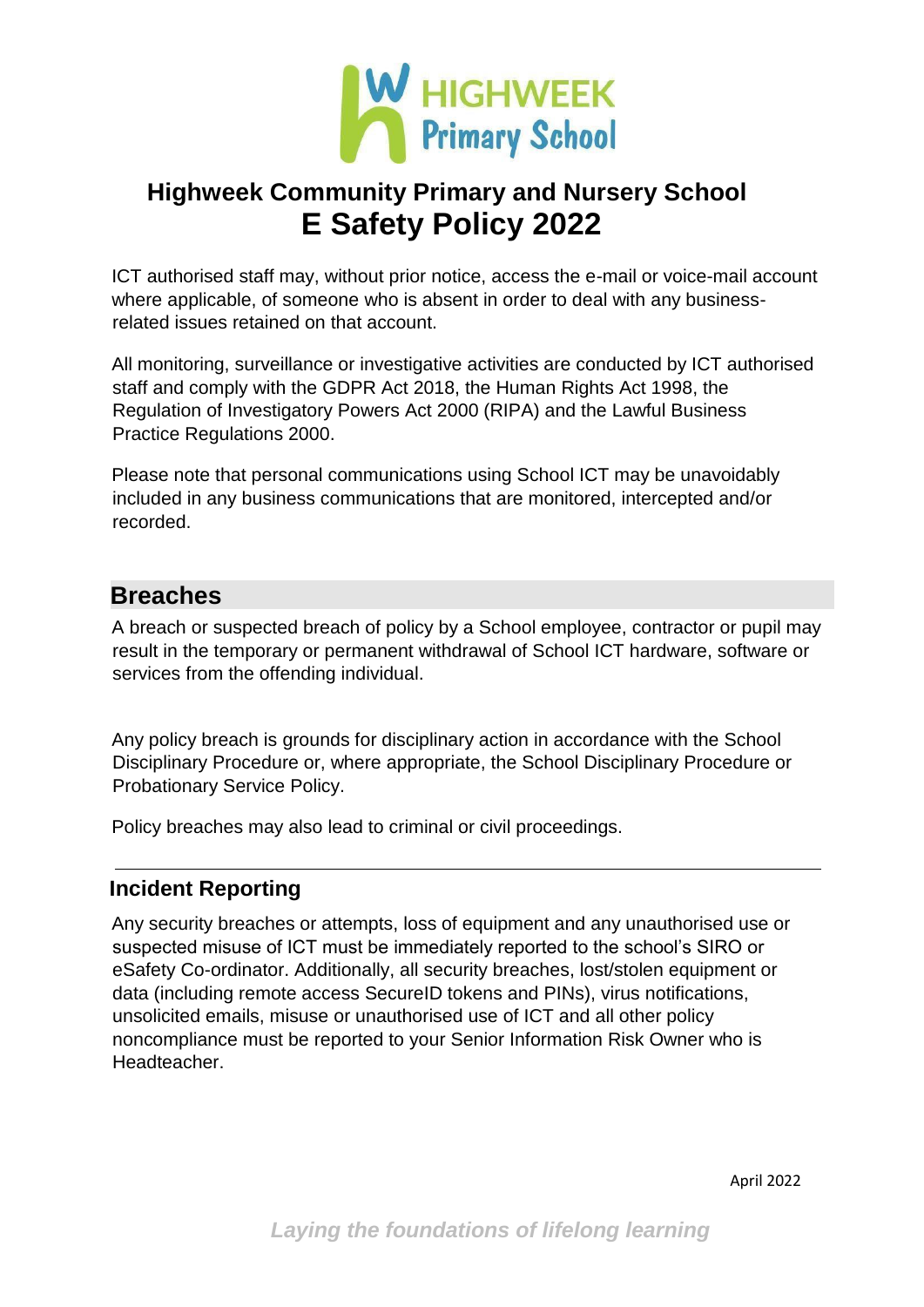

### **Acceptable Use Agreement / eSafety Rules**

- I will only use ICT in school for school purposes.
- I will ask a teacher to send e-mails to people who have been approved.
- I will not tell other people my ICT passwords.
- I will only open/delete my own files.
- I will make sure that all ICT contact with other children and adults is responsible, polite and sensible.
- I will not deliberately look for, save or send anything that could be unpleasant or nasty. If I accidentally find anything like this I will tell my teacher immediately.
- I will not give out my own details such as my name, phone number or home address. I will not arrange to meet someone unless this is part

of a school project approved by my teacher and a responsible adult comes with me.

- I will be responsible for my behaviour when using ICT because I know that these rules are to keep me safe.
- I will support the school approach to online safety and not deliberately upload or add any images, video, sounds or text that could upset any member of the school community
- I know that my use of ICT can be checked and that my parent/ carer contacted if a member of school staff is concerned about my eSafety.
- I will report any website/messages that make me feel uncomfortable to my teacher/other member of staff and will not show it to other pupils.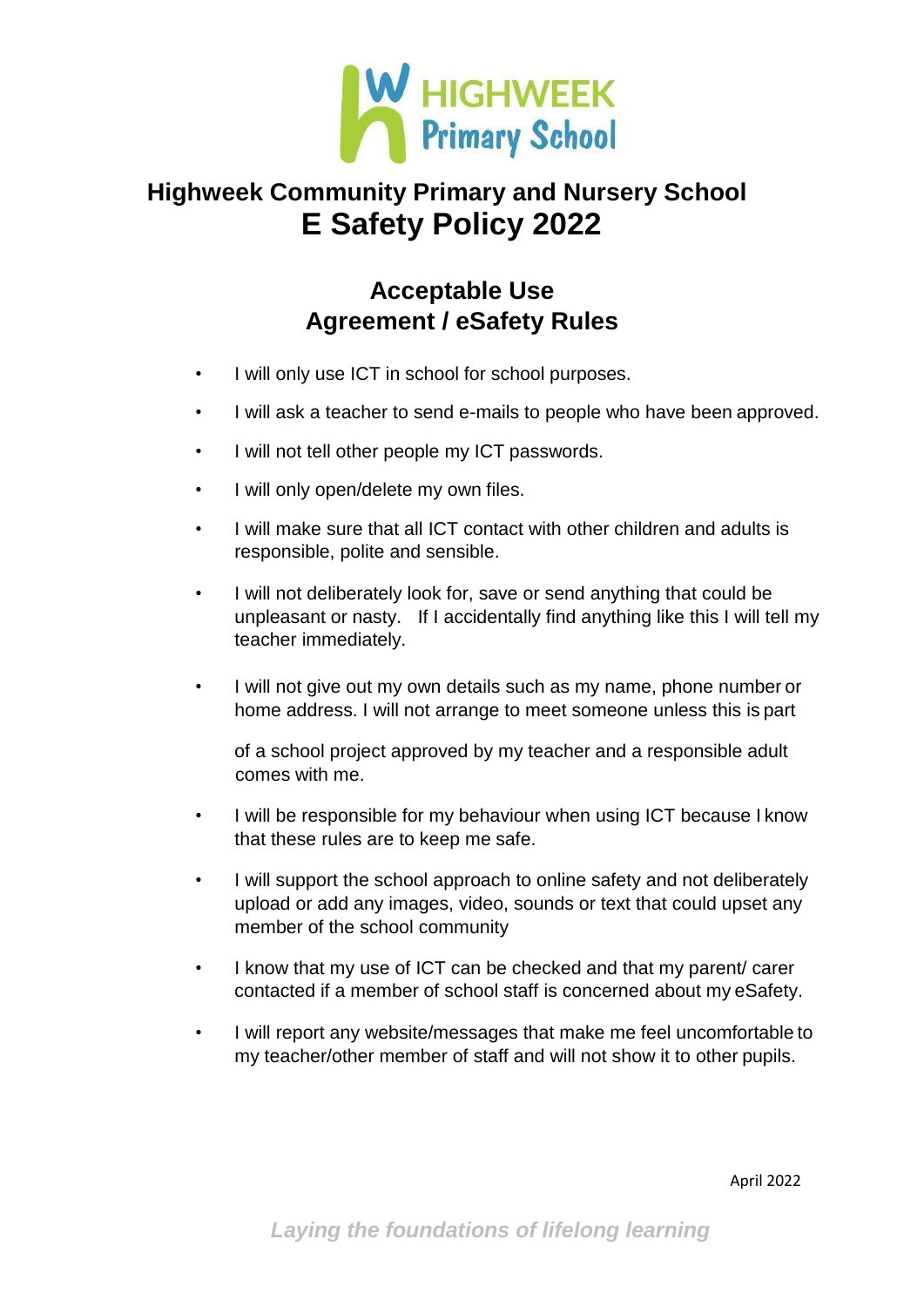

Dear Parent/ Carer

ICT including the internet, e-mail and mobile technologies, etc has become an important part of learning in our school. We expect all children to be safe and responsible when using any ICT.

Please read and discuss these eSafety rules with your child and return the slip at the bottom of this page. If you have any concerns or would like some explanation please contact Miss Eden.

### **Parent/ carer signature** We have discussed this and............................................................ (child name)

agrees to follow the eSafety rules and to support the safe use of ICT at Highweek Primary School.

Parent/ Carer Signature …….………………….………………………….

Class ................................................. Date

………………………………

### **Staff, Governor and Visitor Acceptable Use Agreement / Code of Conduct**

ICT (including data) and the related technologies such as e-mail, the internet and mobile devices are an expected part of our daily working life in school. This policy is designed to ensure that all staff are aware of their professional responsibilities when using any form of ICT. All staff are expected to sign this policy and adhere at all times to its contents. Any concerns or clarification should be discussed with Miss Eden school eSafety coordinator or Headteacher Senior Information Risk Owner.

- ➢ I will only use the school's email / Internet / Intranet / Learning Platform and any related technologies for professional purposes or for uses deemed 'reasonable' by the Head or Governing Board.
- ➢ I will comply with the ICT system security and not disclose any passwords provided to me by the school or other related authorities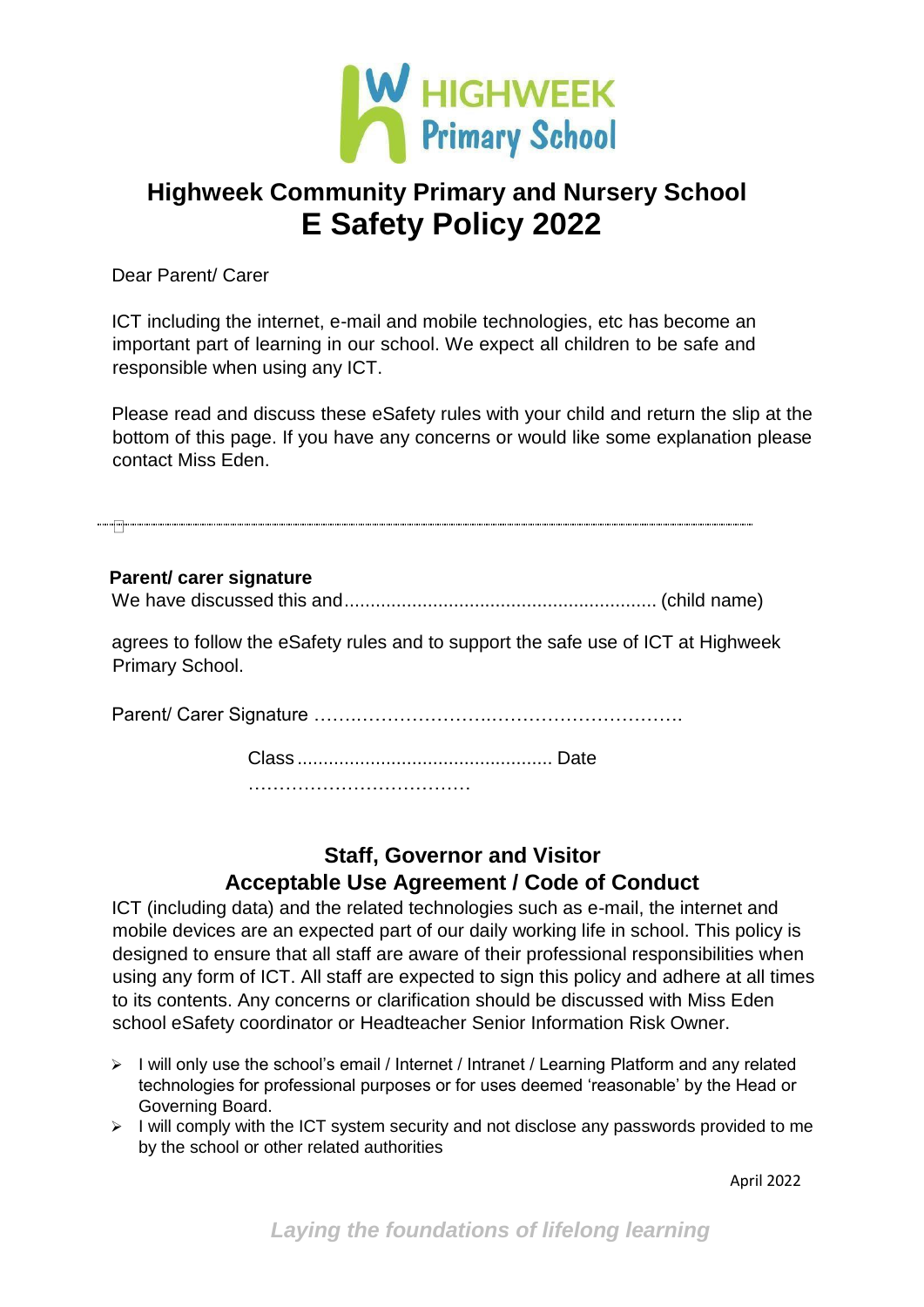

- $\triangleright$  I will ensure that all electronic communications with pupils and staff are compatible with my professional role.
- ➢ I will not give out my own personal details, such as mobile phone number and personal email address, to pupils.
- ➢ I will only use the approved, secure e-mail system(s) for any school business.
- $\triangleright$  I will ensure that personal data (such as data held on MIS software) is kept secure and is used appropriately, whether in school, taken off the school premises or accessed remotely. Personal data can only be taken out of school or accessed remotely when authorised by the Head or Governing Board. Personal or sensitive data taken off site must be encrypted.
- $\triangleright$  I will not install any hardware of software without permission of Miss Eden
- $\triangleright$  I will not browse, download, upload or distribute any material that could be considered offensive, illegal or discriminatory.

| $\triangleright$ Images of pupils and/ or staff will only be taken, stored and used for professional purposes |
|---------------------------------------------------------------------------------------------------------------|
| inline with school policy and with written consent of the parent, carer or staff member.                      |
| Images will not be distributed outside the school network without the permission of the                       |
| parent/ carer, member of staff or Headteacher.                                                                |

- ➢ I will support the school approach to online safety and not deliberately upload or add any images, video, sounds or text that could upset or offend any member of the school community
- ➢ I understand that all my use of the Internet and other related technologies can be monitored and logged and can be made available, on request, to my Line Manager or Headteacher.
- ➢ I will respect copyright and intellectual property rights.
- ➢ I will ensure that my online activity, both in school and outside school, will not bring my professional role into disrepute.
- $\triangleright$  I will support and promote the school's e-Safety and Data Security policies and help pupils to be safe and responsible in their use of ICT and related technologies.
- ➢ I understand this forms part of the terms and conditions set out in my contract of employment. **User Signature**

I agree to follow this code of conduct and to support the safe and secure use of ICT throughout the school

Signature …….………………….………… Date ……………………

Full Name...................................................................................... (printed)

Job title . . . . . . . . . . . . . . . . . . . . . . . . . . . . . . . . . . . . . . . . . . . . .

### **Computer Viruses**

- All files downloaded from the Internet, received via e-mail must be checked for any viruses using school provided anti-virus software before using them
- Never interfere with any anti-virus software installed on school ICT equipment that you use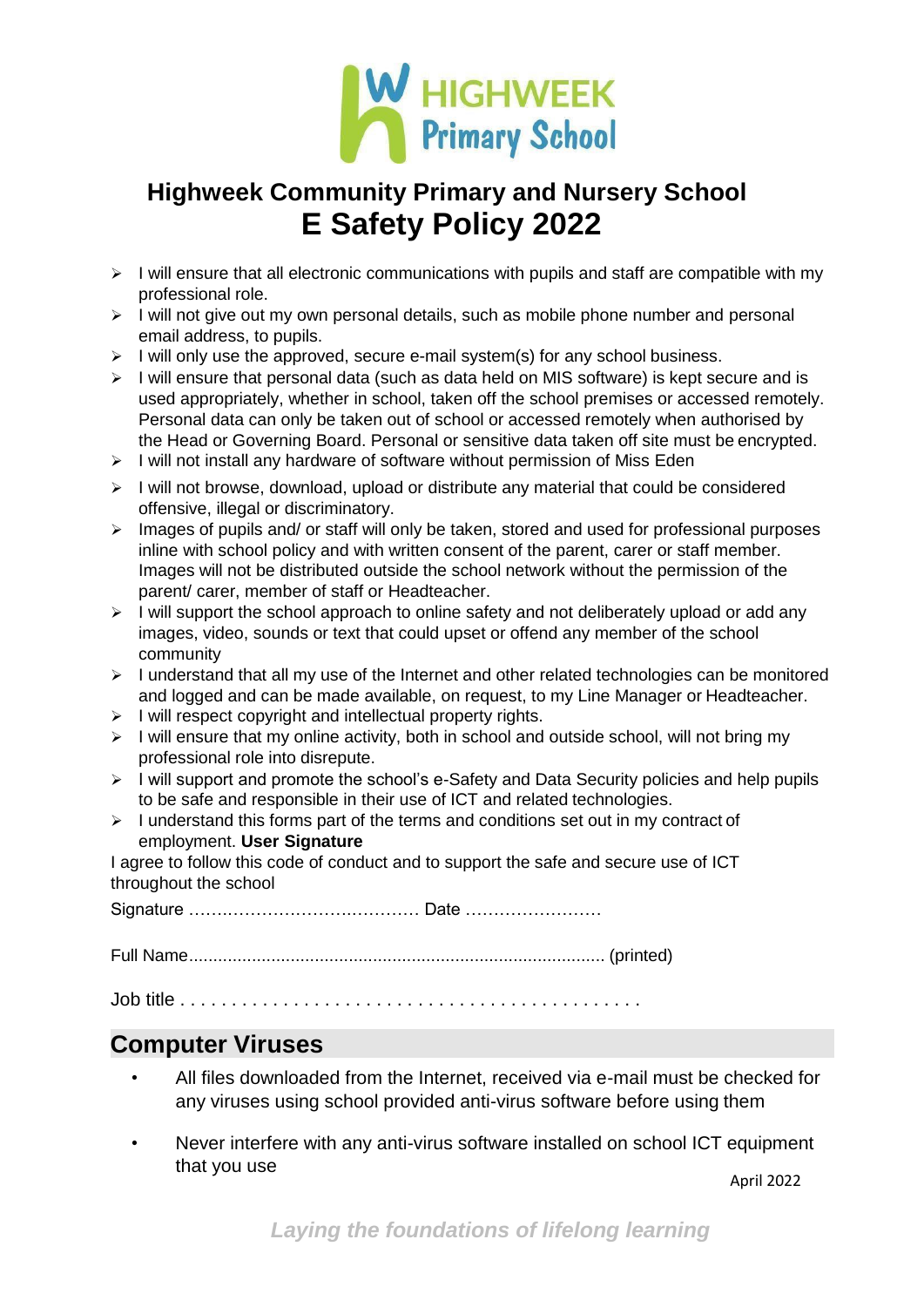

- If your machine is not routinely connected to the school network, you must make provision for regular virus updates through Miss Eden/Miss Hopkins/NAC IT Support
- If you suspect there may be a virus on any school ICT equipment, stop using the equipment and contact Miss Eden/Miss Hopkins/NAC IT Support immediately. The ICT support provider will advise you what actions to take and be responsible for advising others that need to know

### **E-Mail**

The use of e-mail within most schools is an essential means of communication for both staff and pupils. In the context of school, e-mail should not be considered private. Educationally, e-mail can offer significant benefits including; direct written contact between schools on different projects, be they staff based or pupil based, within school or international. We recognise that pupils need to understand how to style an e-mail in relation to their age and good network etiquette;'netiquette'. In order to achieve ICT level 4 or above, pupils must have experienced sending and receiving e-mails.

### **Managing e-Mail**

- The school gives staff their own e-mail account to use for all school business as a work based tool This is to minimise the risk of receiving unsolicited or malicious e-mails and avoids the risk of personal profile information being revealed
- It is the responsibility of each account holder to keep the password secure. For the safety and security of users and recipients, all mail is filtered and logged; if necessary e-mail histories can be traced. The school email account should be the account that is used for all school business
- Under no circumstances should staff contact pupils, parents or conduct any school business using personal e-mail addresses
- The school requires a standard disclaimer to be attached to all e-mail correspondence, stating that, 'the views expressed are not necessarily those of the school or the LA'. The responsibility for adding this disclaimer lies with the account holder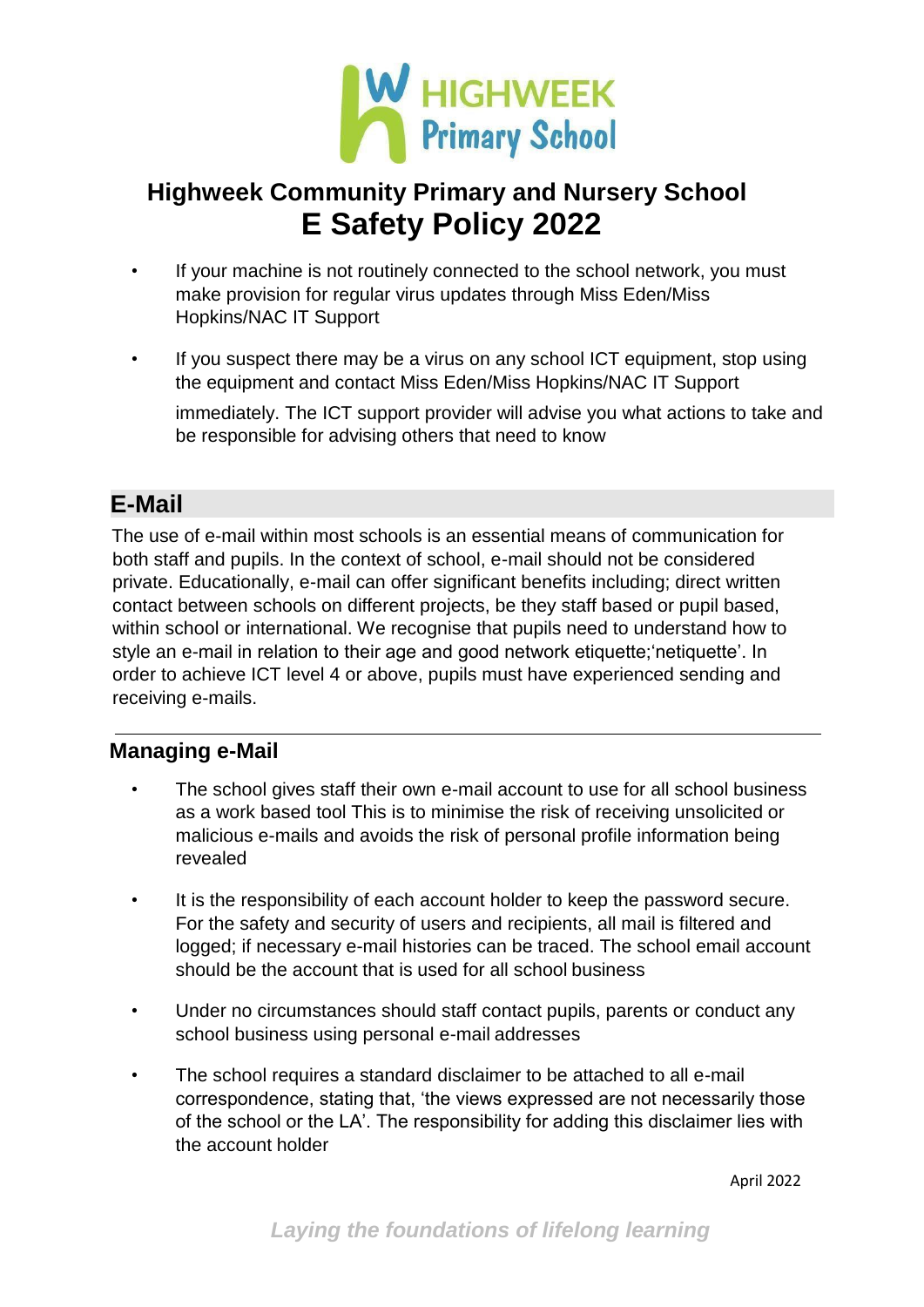

- All e-mails should be written and checked carefully before sending, in the same way as a letter written on school headed paper
- Staff sending e-mails to external organisations, parents or pupils are advised to cc. the Headteacher, line manager or designated account
- Pupils are not issued individual email accounts, teachers email on their behalf as a class
- Pupils may only use school approved accounts on the school system and only under direct teacher supervision for educational purposes
- Pupils and teachers only use approved accounts for Remote Learning (Seesaw). Access for pupils at home is closely monitored and logged by teachers and only accessible by a specific code emailed to a parent's email account. Members of SLT will check periodically and will have access to each class account.
- During Remote learning pupils are able to access details for class Zoom meetings. Details of the meetings are to be arranged by the class teacher and links/password details to the meetings are sent directly to an approved parent email address or on the pupil's Seesaw account.
- Zoom meetings must include a virtual waiting room, where only the host is able to invite members and admit them. The use of video is permitted if there is an adult present and they must make themselves known otherwise it is requested that videos are turned off. No recording of Zoom meetings.
- If there is an Esafety breach during a Zoom meeting (inappropriate behaviour etc) then the host must have control in turning off cameras and muting or having the participant leave the meeting. These are settings that must be secured when the meeting is scheduled. Any breaches must be recorded on Cpoms.

Emails created or received as part of your School job will be subject to disclosure in response to a request for information under the Freedom of Information Act 2000. You must therefore actively manage your e-mail account as follows:

Delete all e-mails of short-term value

April 2022 Organise e-mail into folders and carry out frequent house-keeping on all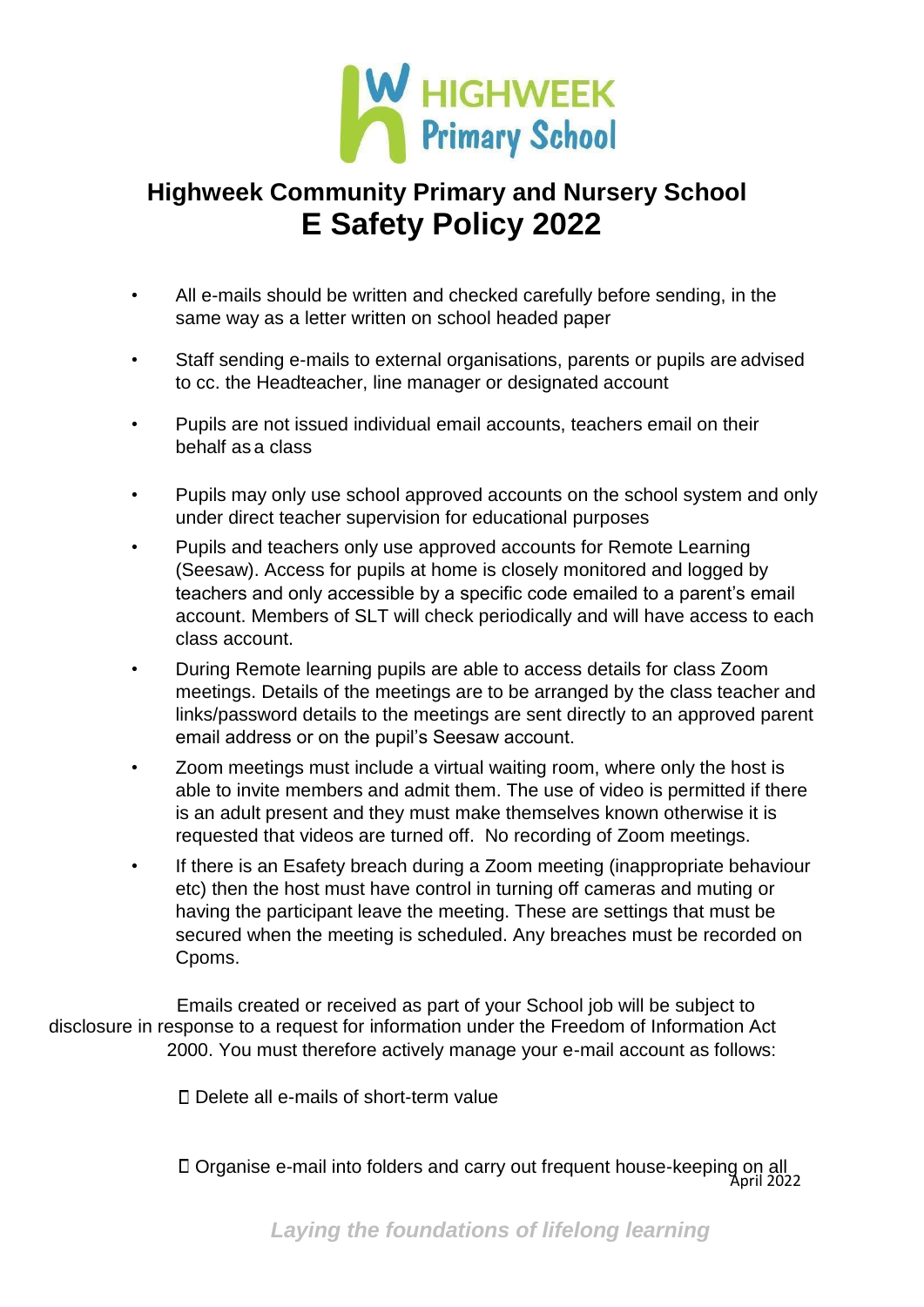

folders and archives

- The forwarding of chain letters is not permitted in school.
- All pupil e-mail users are expected to adhere to the generally accepted rules of netiquette particularly in relation to the use of appropriate language and not revealing any personal details about themselves or others in e-mail communication, or arrange to meet anyone without specific permission, virus checking attachments
- Pupils must immediately tell a teacher/ trusted adult if they receive an offensive e-mail
- Staff must inform Miss Eden/Miss Hopkins if they receive an offensive e-mail

 $\Box$ Pupils are introduced to e-mail as part of the Computing Scheme of

Work.

- However you access your school e-mail (whether directly, through mail 365 when away from the office or on non-school hardware) all the school e-mail policies apply
- The use of Hotmail, BTInternet, AOL or any other Internet based webmail service for sending, reading or receiving business related e-mail is not permitted

#### **Sending e-Mails**

If sending e-mails containing personal, confidential, classified or financially sensitive data to external third parties or agencies, refer to the Section emailing Personal, Sensitive, Confidential or Classified Information

Use your own school e-mail account so that you are clearly identified as the originator of a message

- The office will deal with the email accounts of any absent members of staff should the need arise
- Keep the number and relevance of e-mail recipients, particularly those being copied, to the minimum necessary and appropriate
- April 2022 • Do not send or forward attachments unnecessarily. Whenever possible, send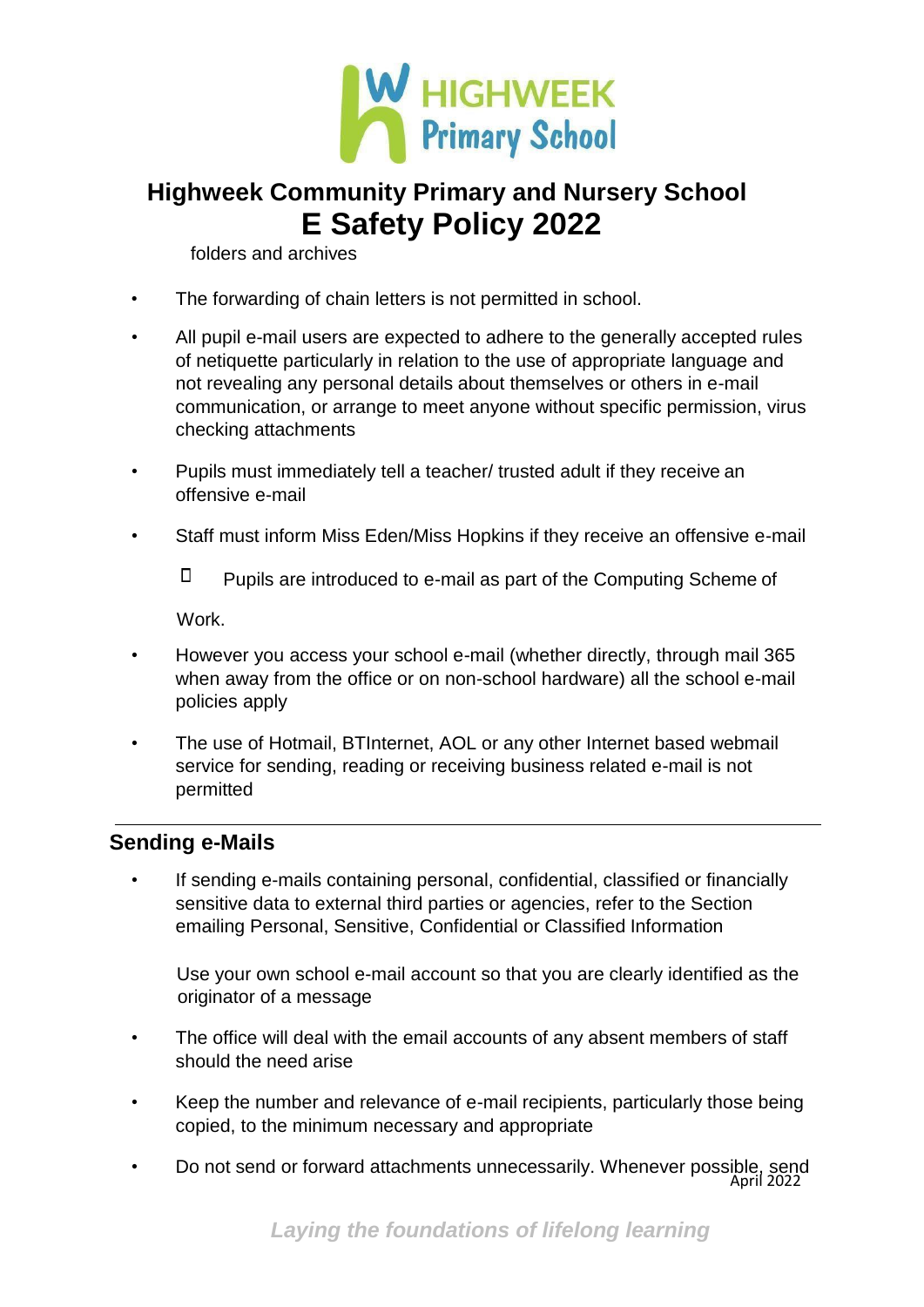

the location path to the shared drive rather than sending attachments

- An outgoing e-mail greater than ten megabytes (including any attachments) is likely to be stopped automatically. This size limit also applies to incoming email
- School e-mail is not to be used for personal advertising

#### **Receiving e-Mails**

- Check your e-mail regularly
- Activate your 'out-of-office' notification when away for extended periods
- Use the 'Delegation' facility within your e-mail software so that your e-mail can be handled by someone else while you are not at work (contact The Office for details)
- Never open attachments from an untrusted source; Consult your network manager first.
- Do not use the e-mail systems to store attachments. Detach and save business related work to the appropriate shared drive/folder
- The automatic forwarding and deletion of e-mails is not allowed

### **e-mailing Personal, Sensitive, Confidential or Classified Information**

- Assess whether the information can be transmitted by other secure means before using e-mail - e-mailing confidential data is not recommended and should be avoided where possible. The use of Egress should be used for confidential or sensitive information.
- The use of Hotmail, BtInternet, AOL or any other Internet based webmail service for sending e-mail containing sensitive information is not permitted Where your conclusion is that e-mail must be used to transmit such data:

Obtain express consent from your manager to provide the information by email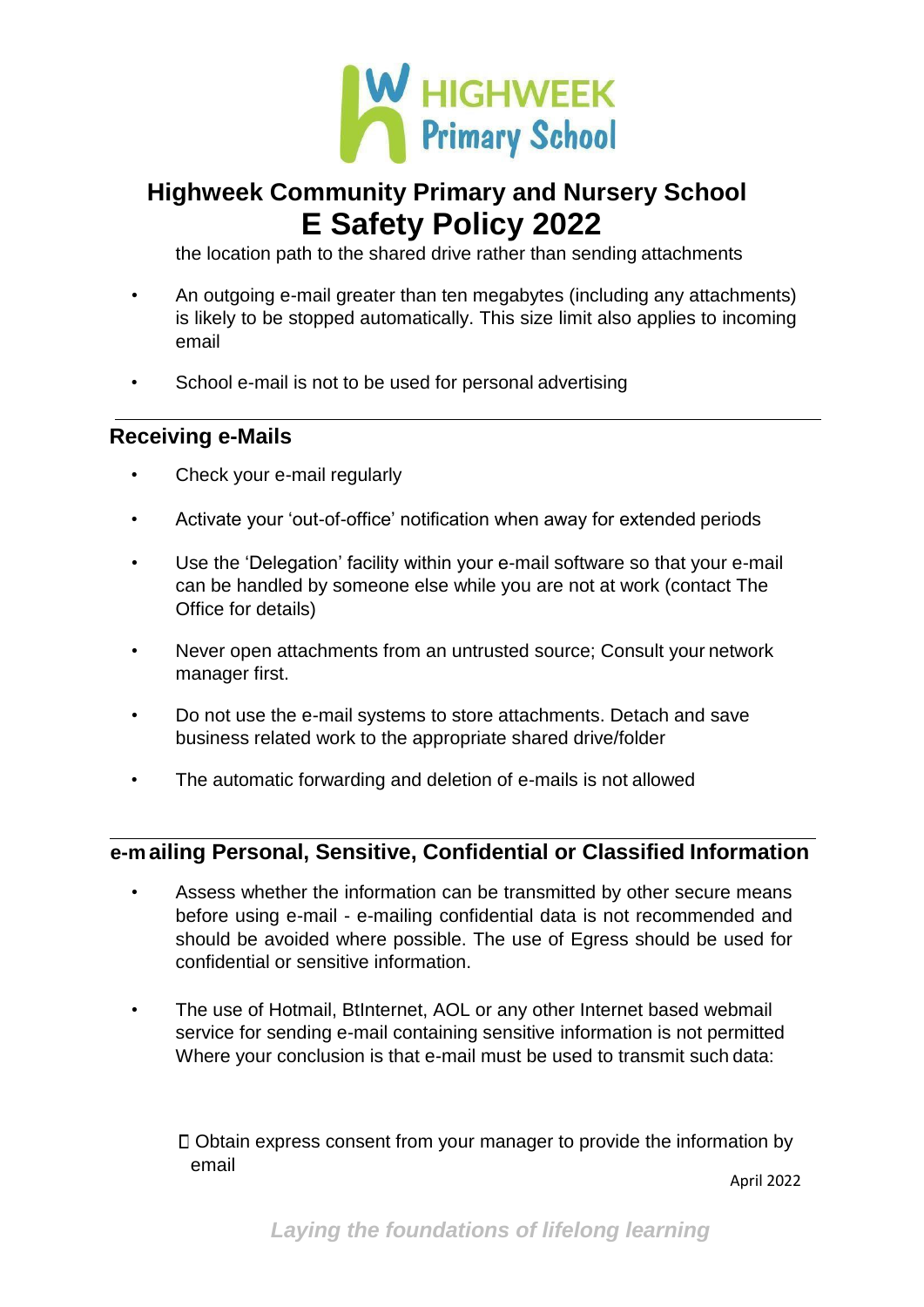

□ Exercise caution when sending the e-mail and always follow these checks before releasing the e-mail:

- o Verify the details, including accurate e-mail address, of any intended recipient of the information
- o Verify (by phoning) the details of a requestor before responding to email requests for information
- $\circ$  Do not copy or forward the e-mail to any more recipients than is absolutely necessary

Do not send the information to any body/person whose details you have been unable to separately verify (usually by phone)

Send the information as an encrypted document **attached** to an e-mail Provide the encryption key or password by a **separate** contact with the recipient(s)

Do not identify such information in the subject line of any e-mail □Request confirmation of safe receipt

In exceptional circumstances, the County Council makes provision for secure data transfers to specific external agencies. Such arrangements are currently in place with:

- **Constabulary**
- Partnership Trust
- When sending an e-mail containing personal or sensitive data you need to put a security classification in the first line of the e-mail. For e-mails to do with information about a pupil, for example, you need to put in **PROTECT –**
- **PERSONAL** on the first line of the e-mail.
	- This also needs to go on the top of any documents that you send (i.e. Word documents, Reports, Forms, including paper documents you send in hardcopy, etc). The name of the individual is not to be included in the subject line and the document containing the information encrypted. This provides additional security.

### **Equal Opportunities**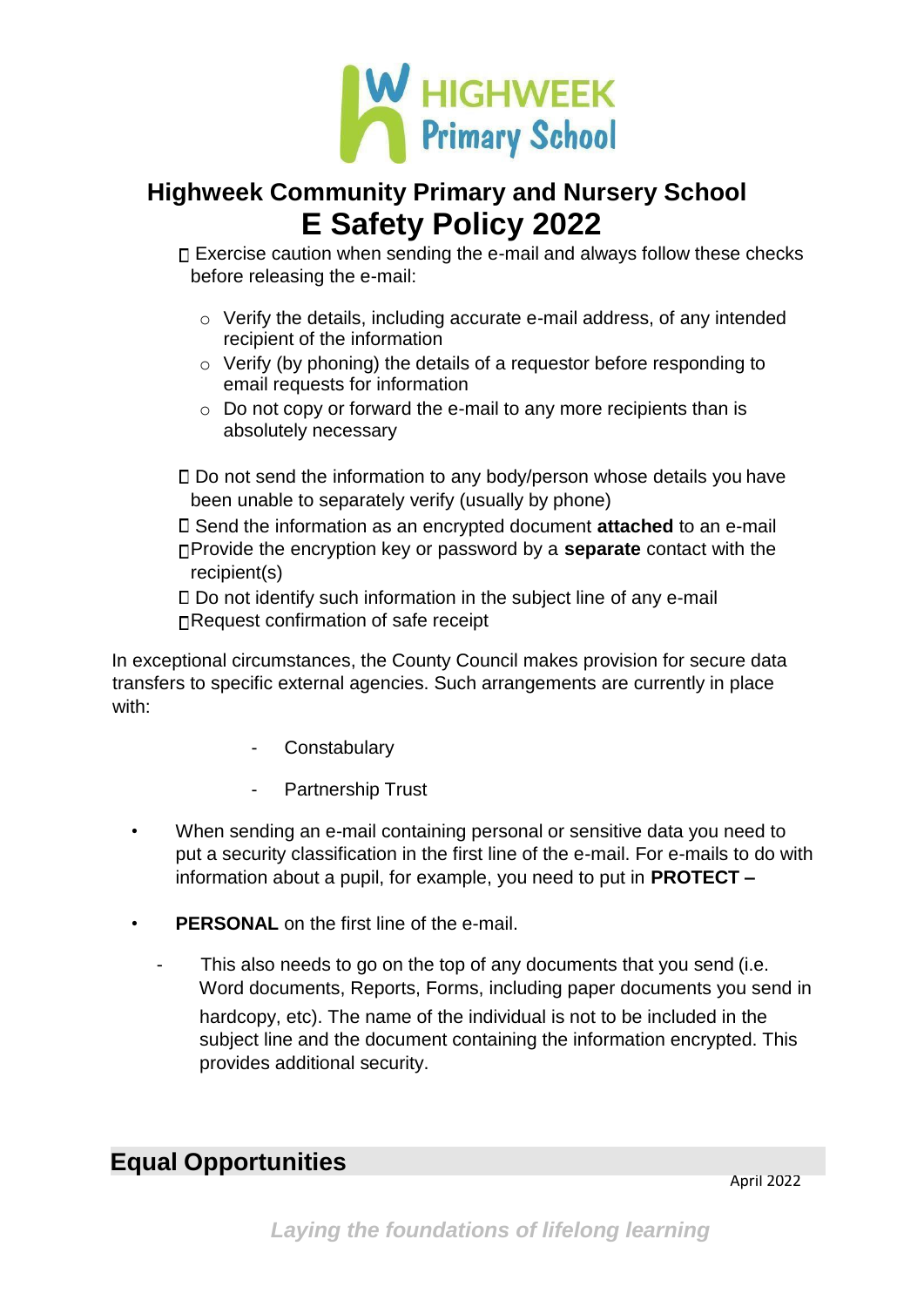

#### **Pupils with Additional Needs**

The school endeavours to create a consistent message with parents for all pupils and this in turn should aid establishment and future development of the schools' eSafety rules.

However, staff are aware that some pupils may require additional teaching including reminders, prompts and further explanation to reinforce their existing knowledge and understanding of eSafety issues.

Where a pupil has poor social understanding, careful consideration is given to group interactions when raising awareness of eSafety. Internet activities are planned and well managed for these children and young people.

### **eSafety**

#### **eSafety - Roles and Responsibilities**

As eSafety is an important aspect of strategic leadership within the school, the Head and governors have ultimate responsibility to ensure that the policy and practices are embedded and monitored. The named eSafety co-ordinator in this school is Miss Eden. All members of the school community have been made aware of who holds this post. It is the role of the eSafety co-ordinator to keep abreast of current issues and guidance through organisations such as SWGfL, Becta, CEOP (Child Exploitation and Online Protection) and Childnet.

Senior Management and Governors are updated by the Head/ eSafety co-ordinator and all governors have an understanding of the issues and strategies at our school in relation to local and national guidelines and advice.

This policy, supported by the school's acceptable use agreements for staff,

governors, visitors and pupils, is to protect the interests and safety of the whole school community. It is linked to the following mandatory school policies: keeping children safe, child protection, health and safety, home–school agreements, and behaviour/pupil discipline (including the anti-bullying) policy and PSHE

#### **E.Safety in the Curriculum**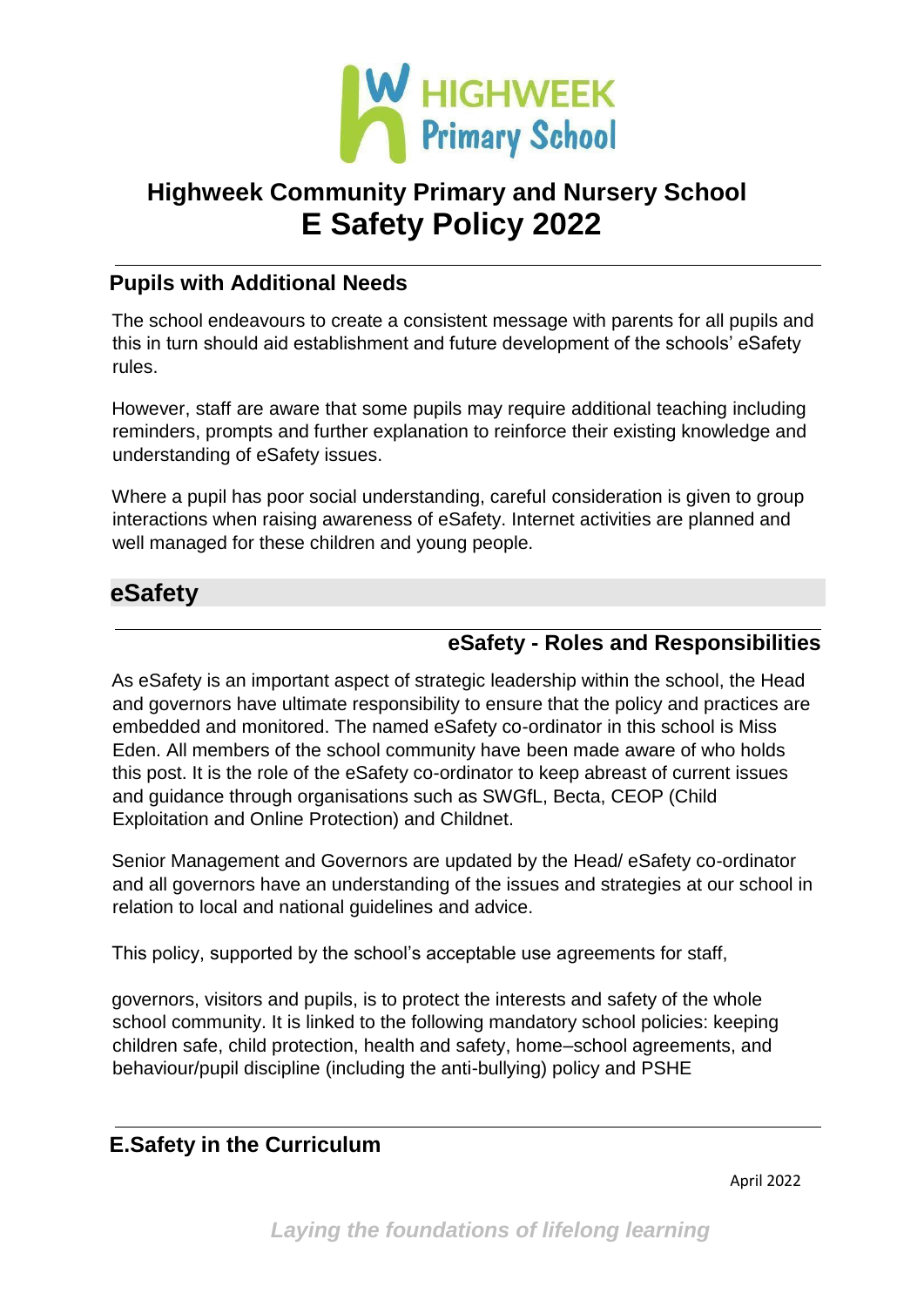

ICT and online resources are increasingly used across the curriculum. We believe it is essential for eSafety guidance to be given to the pupils on a regular and meaningful basis. eSafety is embedded within our curriculum and we continually look for new opportunities to promote eSafety.

- The school teaches internet skills and eSafety in Computing/ PSHE lessons
- Educating pupils on the dangers of technologies that maybe encountered outside school is done informally when opportunities arise and as part of the computing curriculum.
- Pupils take part in an annual Safer Internet day by learning about and completing activities from the eSafety curriculum.
- Pupils are aware of the relevant legislation when using the internet such as data protection and intellectual property which may limit what they want to do but also serves to protect them
- Pupils are taught about copyright and respecting other people's information, images, etc through discussion, modeling and activities
- Pupils are aware of the impact of Cyberbullying and know how to seek help if they are affected by any form of online bullying. Pupils are also aware of where to seek advice or help if they experience problems when using the internet and related technologies; i.e. parent/ carer, teacher/ trusted staff member, or an organisation such as Childline or CEOP report abuse button
- Pupils are taught to critically evaluate materials and learn good searching skills through cross curricular teacher models, discussions and via the ICT curriculum.

### **E.Safety Skills Development for Staff**

- Our staff receive regular information and training on eSafety issues
- Details of the ongoing staff training programme can be found in The Office  $\square$
- New staff receive information on the school's acceptable use policy as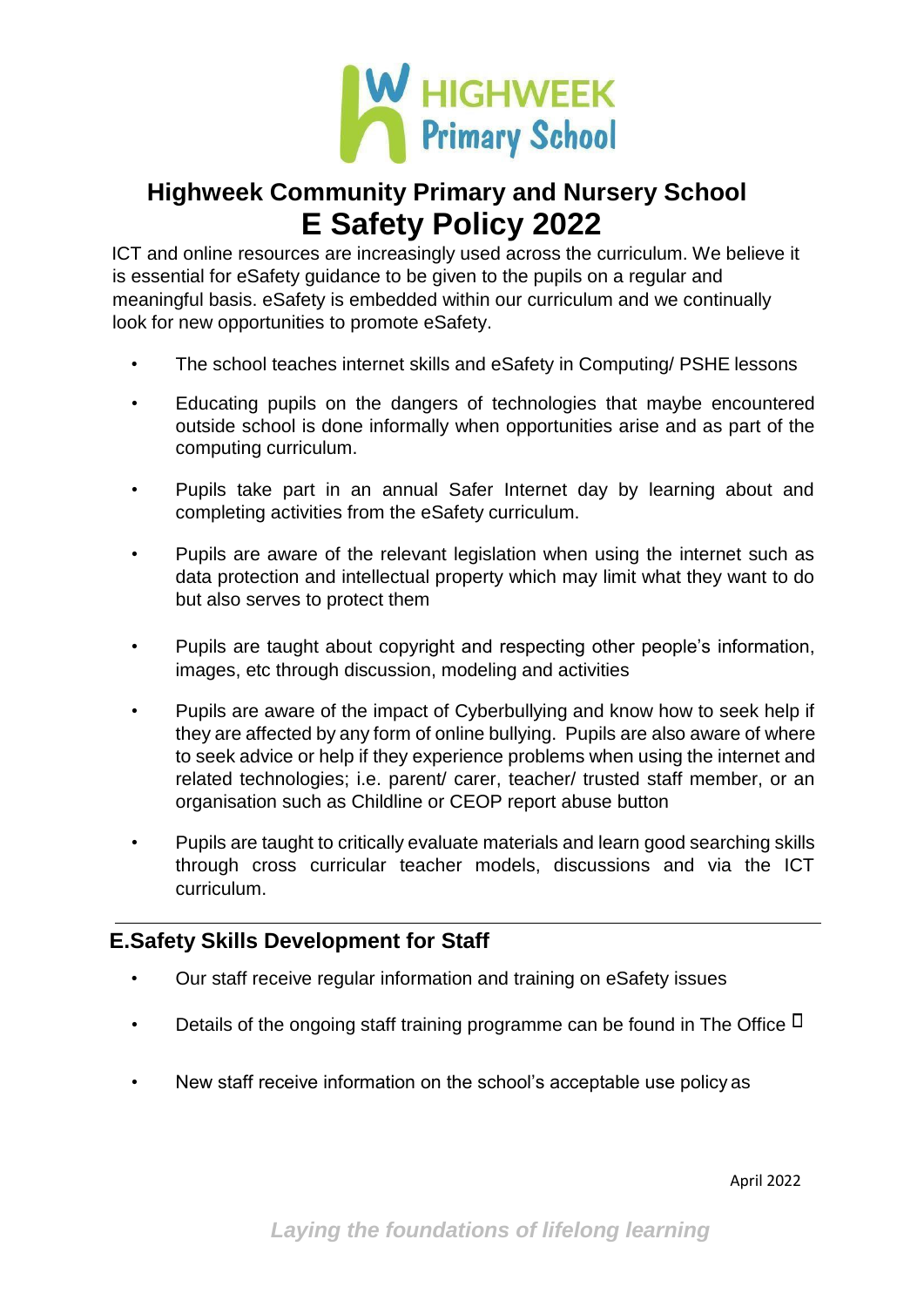

part of their induction

- All staff have been made aware of individual responsibilities relating to the safeguarding of children within the context of eSafety and know what to do in the event of misuse of technology by any member of the school community (see enclosed flowchart)
- All staff are encouraged to incorporate eSafety activities and awareness within their curriculum areas

### **Managing the School eSafety Messages**

- We endeavour to embed eSafety messages across the curriculum whenever the internet and/or related technologies are used
- The eSafety policy will be introduced to the pupils at the start of each school year
- eSafety posters will be prominently displayed

### **Incident Reporting, E.Safety Incident Log & Infringements**

### **Incident Reporting**

Any security breaches or attempts, loss of equipment and any unauthorised use or suspected misuse of ICT must be immediately reported to the school's SIRO or eSafety Co-ordinator. Additionally, all security breaches, lost/stolen equipment or data (including remote access SecureID tokens and PINs), virus notifications, unsolicited emails, misuse or unauthorised use of ICT and all other policy noncompliance must be reported to your Senior Information Risk Owner.

### **E.Safety Incident Log - kept in The Office**

Some incidents may need to be recorded in other places if they relate to a bullying or racist incident.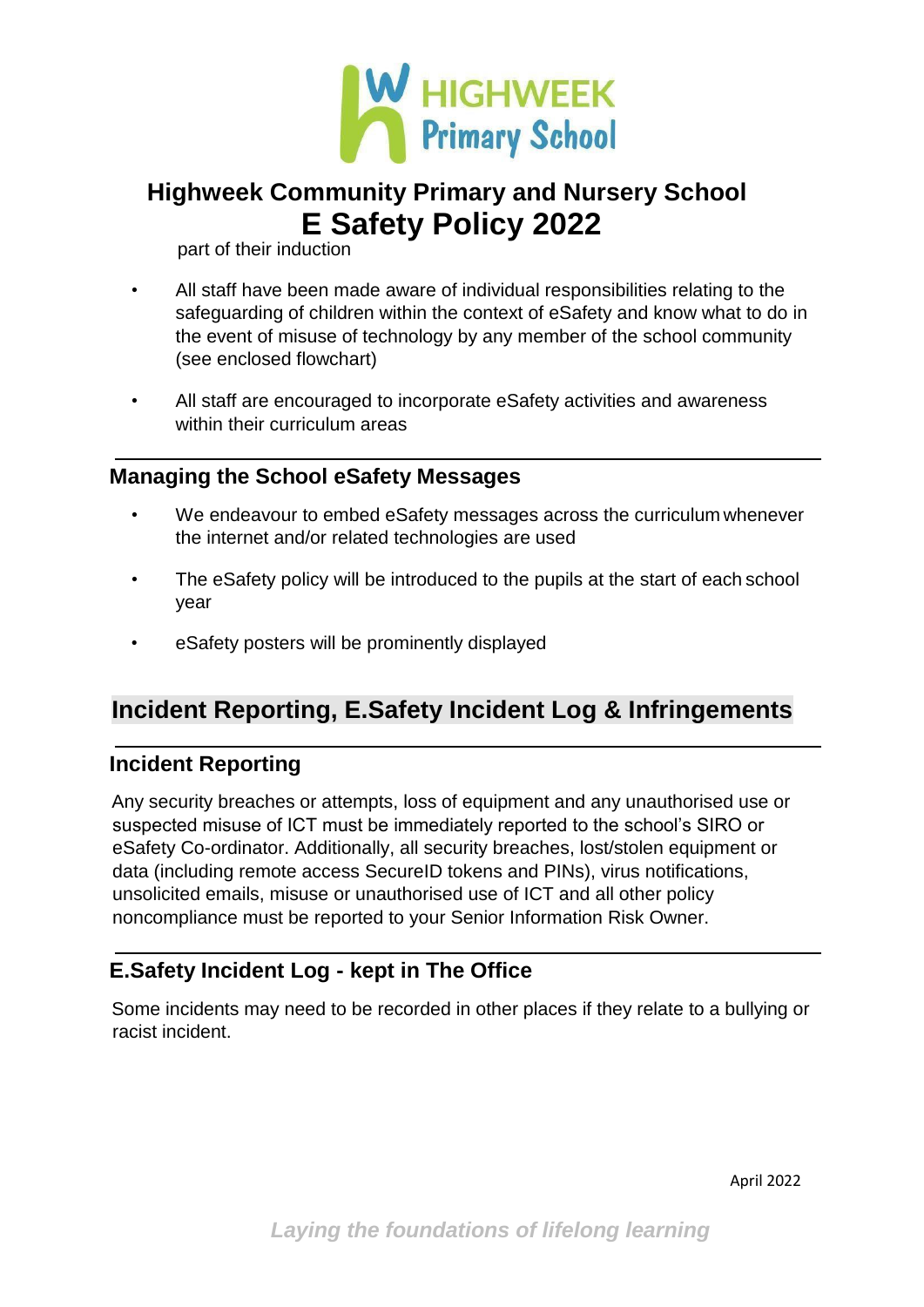

# **Highweek Community Primary and Nursery School E Safety Policy 2022 eSafety Incident Log**

Details of ALL eSafety incidents to be recorded by the eSafety

Coordinator, Miss Eden and on Cpoms. This incident log will be monitored termly by the Headteacher, Members of SLT and Resources Committee. Any incidents involving Cyberbullying should be reported on Cpoms and may also need to be recorded elsewhere

| Date<br>& time | Name of pupil or<br>staff member | Male or<br>Female | Room and<br>computer/<br>device<br>number | Details of incident<br>(including evidence) | Actions and<br>reasons |
|----------------|----------------------------------|-------------------|-------------------------------------------|---------------------------------------------|------------------------|
|                |                                  |                   |                                           |                                             |                        |

### **Misuse and Infringements**

#### **Complaints**

Complaints and/ or issues relating to eSafety should be made to the eSafety coordinator or Headteacher. Incidents should be logged and appropriate procedures should be followed.

#### **Inappropriate Material**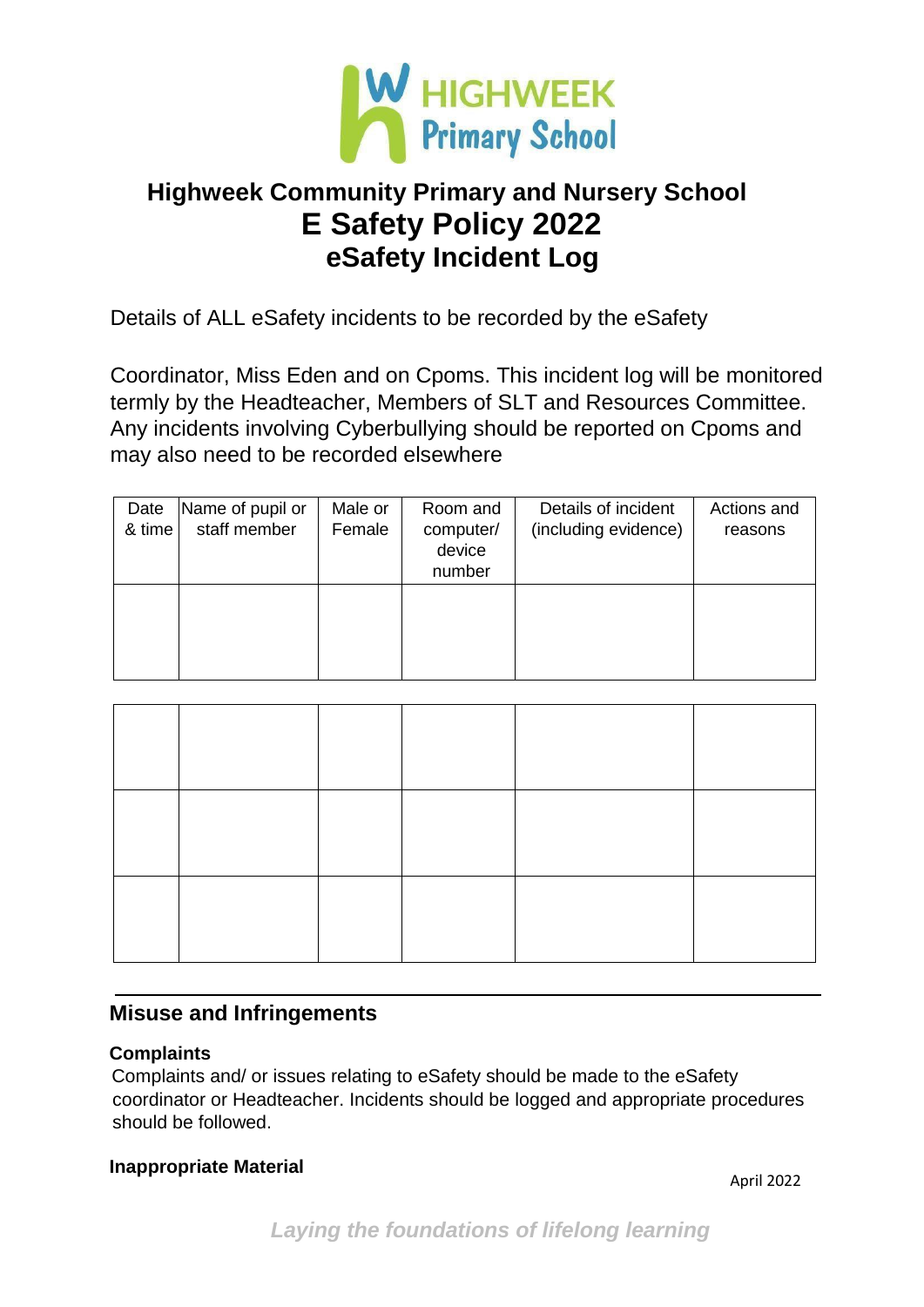

- All users are aware of the procedures for reporting accidental access to inappropriate materials. The breach must be immediately reported to the eSafety co-ordinator
- Deliberate access to inappropriate materials by any user will lead to the incident being logged by the eSafety co-ordinator, depending on the seriousness of the offence; investigation by the Headteacher/ LA, immediate suspension, possibly leading to dismissal and involvement of police for very serious cases
- Users are made aware of sanctions relating to the misuse or misconduct by relevant policies issued on accepting employment

### **Flowcharts for Managing an E.Safety Incident**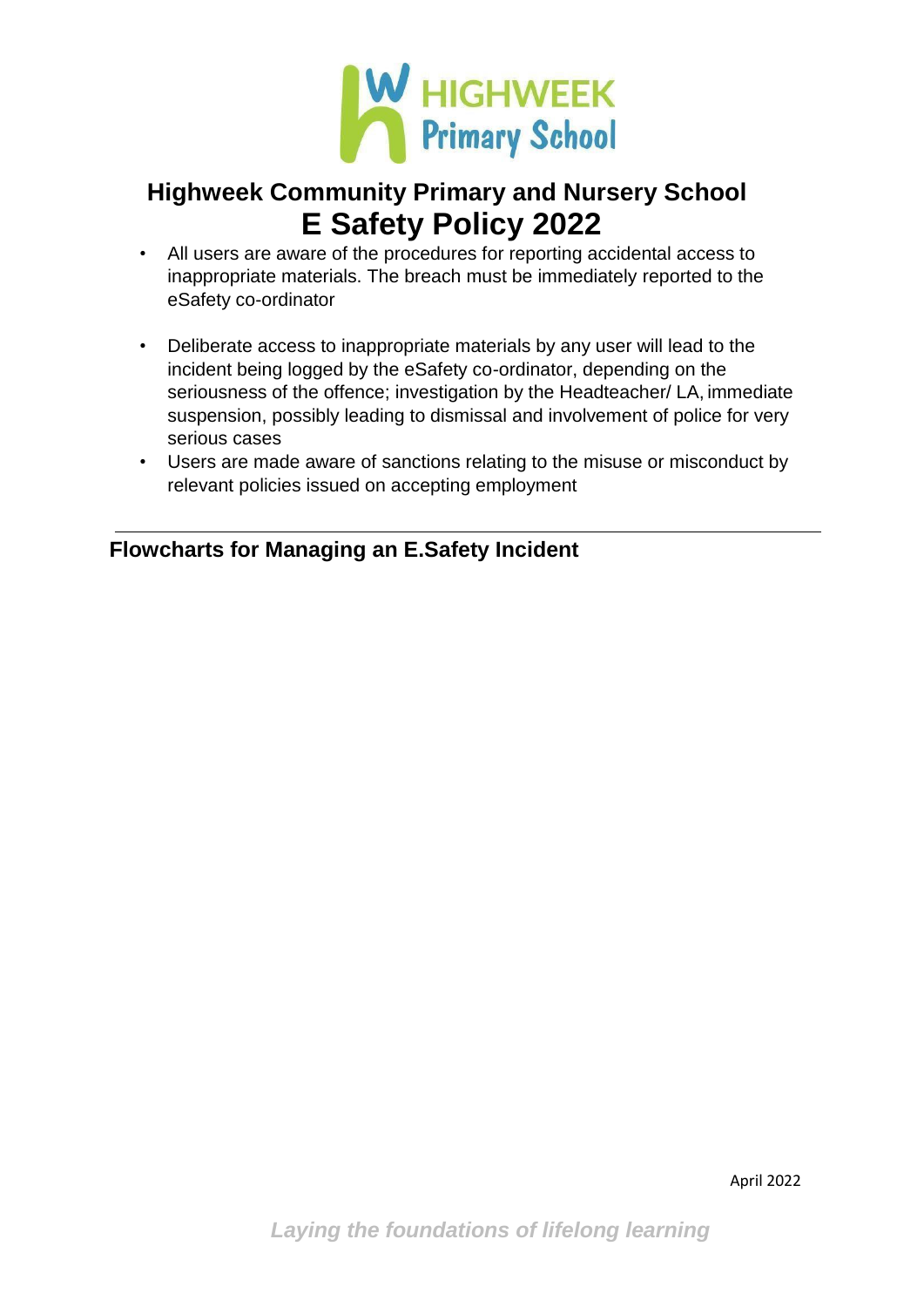



April 2022

*Laying the foundations of lifelong learning*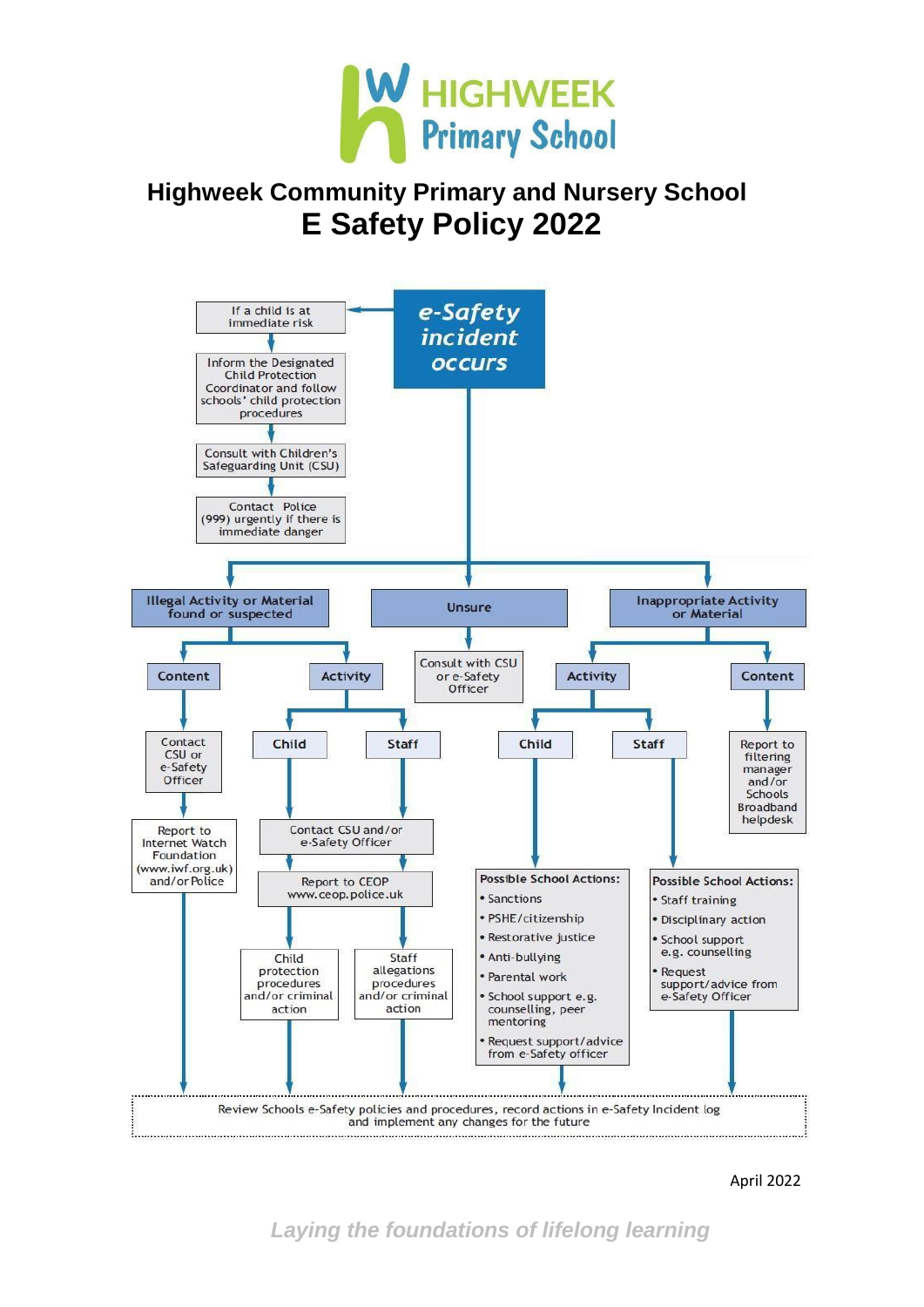

### **Internet Access**

The internet is an open communication medium, available to all, at all times. Anyone can view information, send messages, discuss ideas and publish material which makes it both an invaluable resource for education, business and social interaction, as well as a potential risk to young and vulnerable people. All use of the **Grid for Learning** (SWGfL) is logged and the logs are randomly but regularly monitored. Whenever any inappropriate use is detected it will be followed up.

### **Managing the Internet**

- The school maintains students who will have supervised access to Internet resources (where reasonable) through the school's fixed and mobile internet technology
- Pupils will be monitored by adults at all times when using the Internet. The use of the Internet at lunchtimes and break times is forbidden unless and adult is present.
- The use of YouTube by pupils is forbidden unless specific videos are being used or pupils are working directly with an adult.
- Staff will preview any recommended sites before use
- Raw image searches are discouraged when working with pupils
- If Internet research is set for homework, specific sites will be suggested that have previously been checked by the teacher. It is advised that parents recheck these sites and supervise this work. Parents will be advised to supervise any further research
- All users must observe software copyright at all times. It is illegal to copy or distribute school software or illegal software from other sources
- All users must observe copyright of materials from electronic resources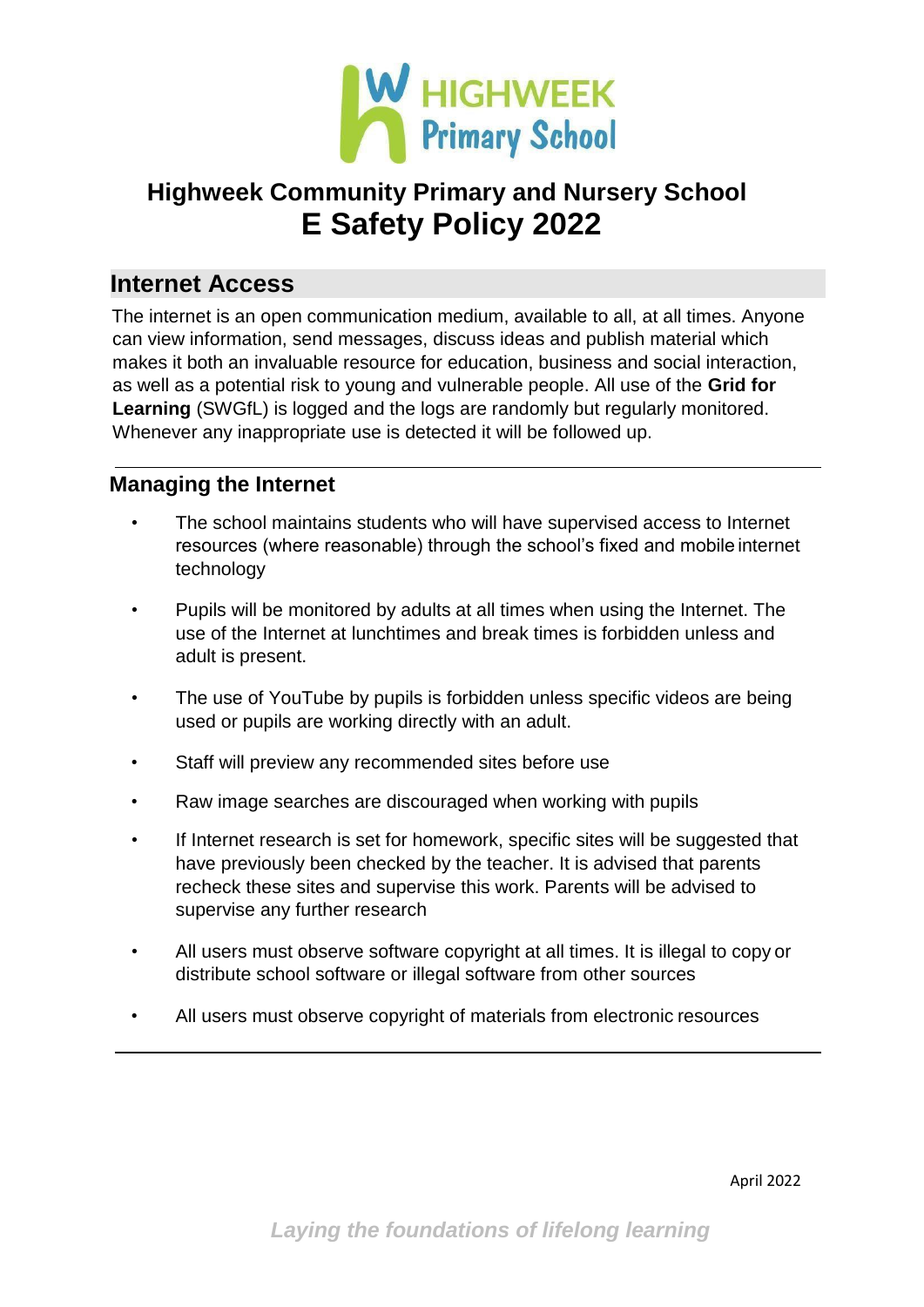

#### **Internet Use**

- You must not post personal, sensitive, confidential or classified information or disseminate such information in any way that may compromise its intended restricted audience
- Don't reveal names of colleagues, pupils or parents or any other confidential information acquired through your job on any social networking site or blog
- On-line gambling or gaming is not allowed

It is at the Headteacher's discretion what internet activities are permissible for staff and pupils and how this is disseminated.

#### **Infrastructure**

- Local Authority has a monitoring solution via the Grid for Learning where web-based activity is monitored and recorded
- School internet access is controlled through the LA's web filtering service. For further information relating to filtering please go to South West Grid for Learning
- Highweek Primary School is aware of its responsibility when monitoring staff communication under current legislation and takes into account; GDPR Act 2018, The Telecommunications (Lawful Business Practice) (Interception of Communications) Regulations 2000, Regulation of Investigatory Powers Act 2000, Human Rights Act 1998
- Staff and pupils are aware that school based email and internet activity can be monitored and explored further if required
- The school does not allow pupils access to internet logs
- The school uses management control tools for controlling and monitoring workstations
- If staff or pupils discover an unsuitable site, the screen must be switched off/ closed and the incident reported immediately to the e-safety coordinator or teacher as appropriate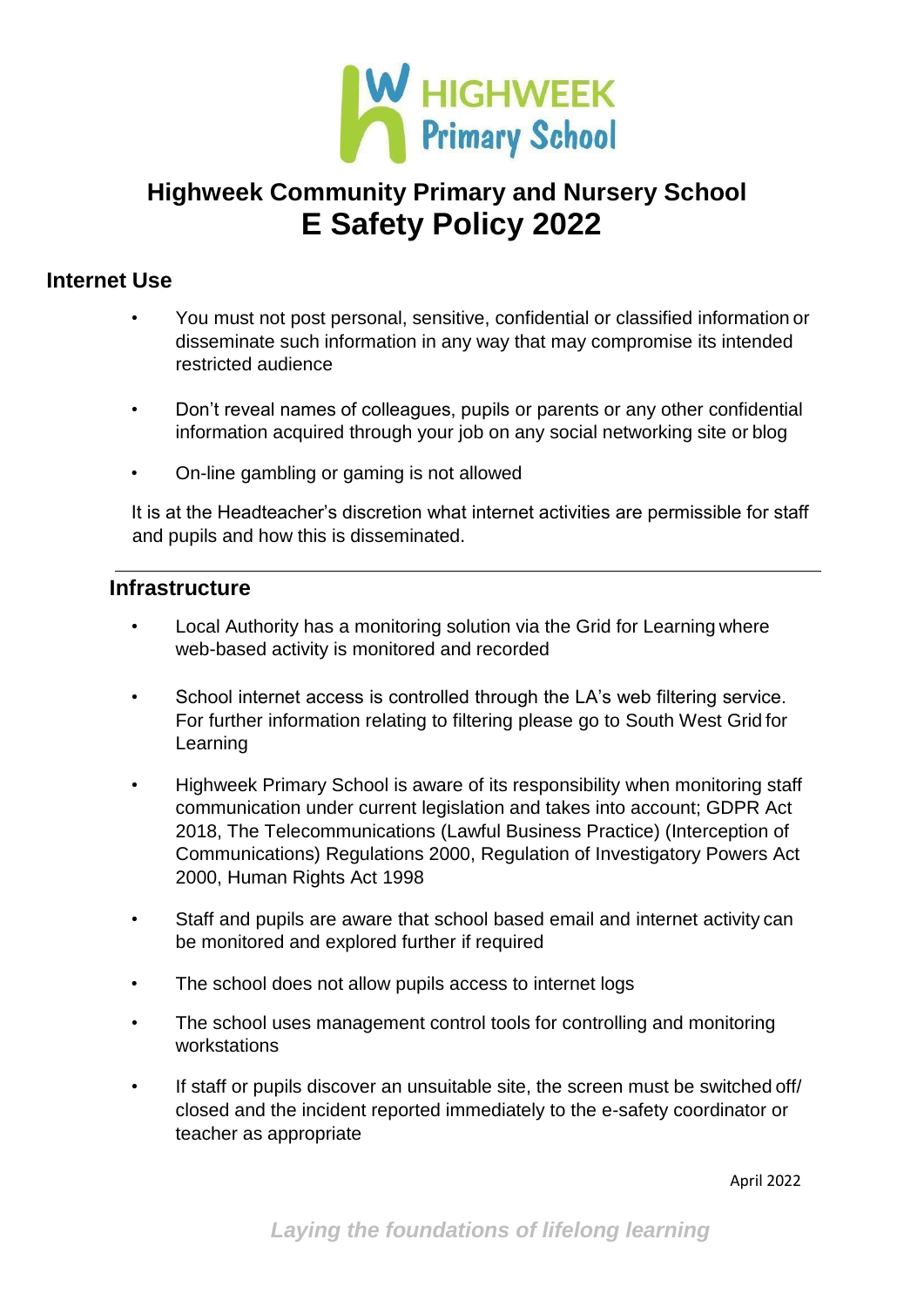

- It is the responsibility of the school, by delegation to the network manager, to ensure that Anti-virus protection is installed and kept up-to-date on all school machines
- Pupils and Staff using personal removable media are responsible for measures to protect against viruses, for example making sure that additional systems used have up-to-date virus protection software. It is not the school's responsibility nor the network manager's to install or maintain virus protection
- on personal systems. If pupils wish to bring in work on removable media it must be given to the teacher for a safety check first
- Pupils and staff are not permitted to download programs or files on school based technologies without seeking prior permission from ICT subject leader
- If there are any issues related to viruses or anti-virus software, the network manager should be informed.

### **Managing Other Web 2 Technologies**

Web 2, including social networking sites, if used responsibly both outside and within an educational context can provide easy to use, creative, collaborative and free facilities. However it is important to recognise that there are issues regarding the appropriateness of some content, contact, culture and commercialism. To this end, we encourage our pupils to think carefully about the way that information can be added and removed by all users, including themselves, from these sites.

- At present, the school endeavors to deny access to social networking sites to pupils within school
- All pupils are advised to be cautious about the information given by others on sites, for example users not being who they say they are
- Pupils are taught to avoid placing images of themselves (or details within images that could give background details) on such sites and to consider the appropriateness of any images they post due to the difficulty of removing an image once online
- April 2022 • Pupils are always reminded to avoid giving out personal details on such sites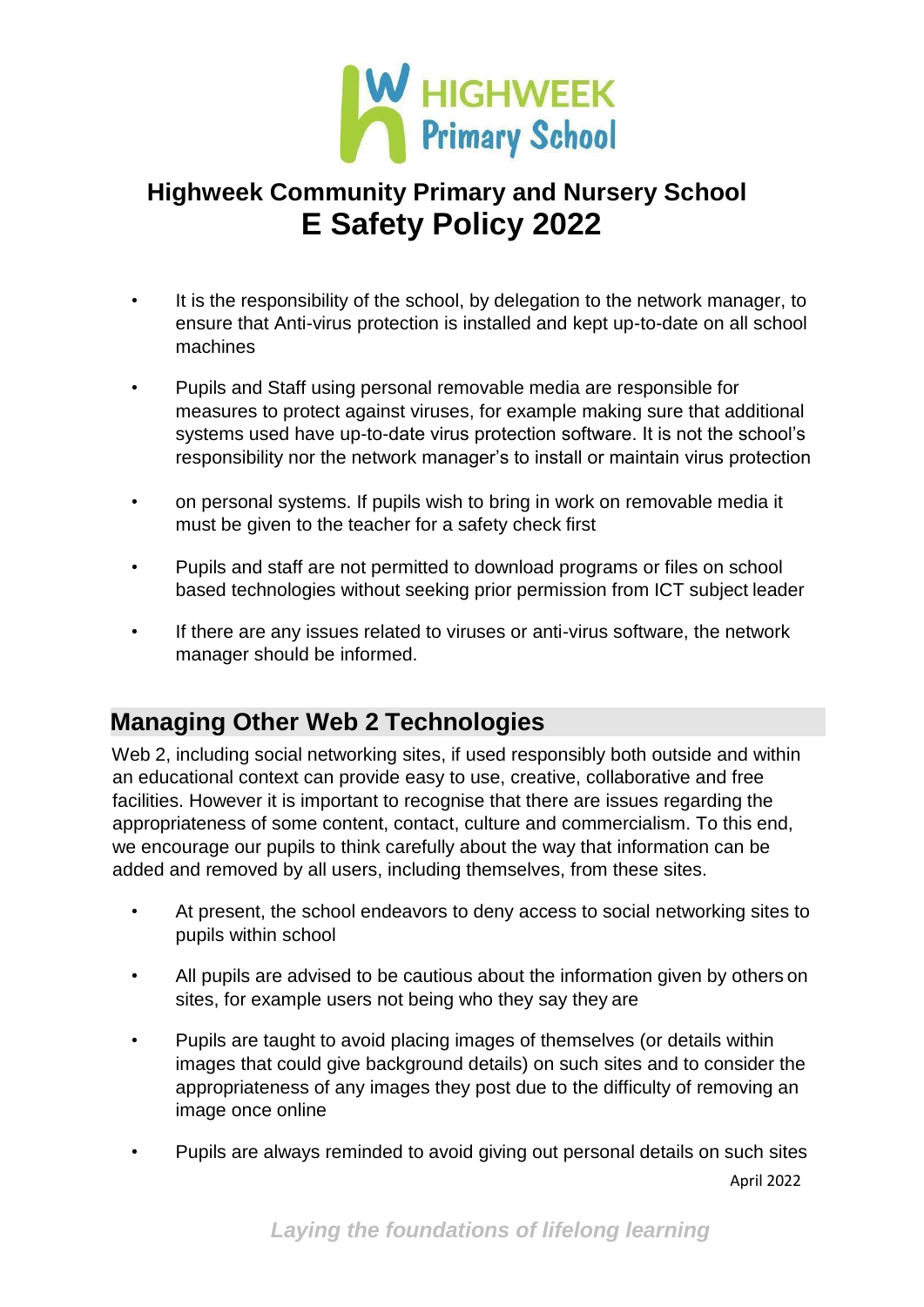

- which may identify them or where they are (full name, address, mobile/ home phone numbers, school details, IM/ email address, specific hobbies/ interests)
- Our pupils are advised to set and maintain profiles on such sites to maximum privacy and deny access to unknown individuals
- Pupils are encouraged to be wary about publishing specific and detailed private thoughts online
- Our pupils are asked to report any incidents of bullying to the school
- Staff may only create blogs, wikis or other web 2 spaces in order to communicate with pupils using other systems approved by the Headteacher.

### **Passwords and Password Security**

#### **Passwords**

• Always use your own personal passwords to access computer based services

Make sure you enter your personal passwords each time you logon. Do not include passwords in any automated logon procedures

- Staff should change temporary passwords at first logon
- Change passwords whenever there is any indication of possible system or password compromise
- Do not record passwords or encryption keys on paper or in an unprotected file
- Only disclose your personal password to authorised ICT support staff when necessary, and never to anyone else. Ensure that all personal passwords that have been disclosed are changed once the requirement is finished
- Passwords must contain a minimum of six characters and be difficult to guess
- User ID and passwords for staff and pupils who have left the School are removed from the system immediately.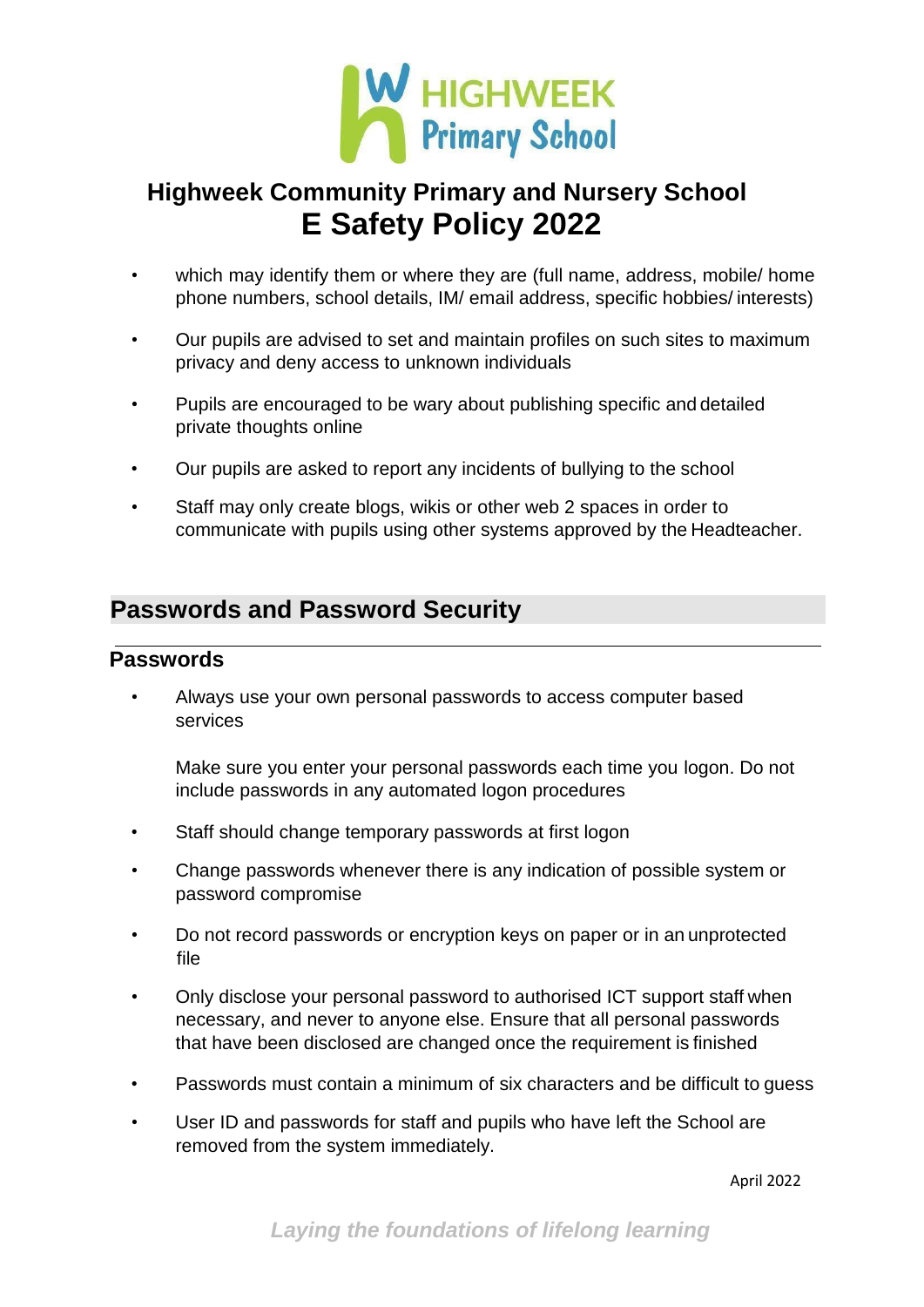

**If you think your password may have been compromised or someone else has become aware of your password report this to your ICT support team**

#### **Password Security**

Password security is essential for staff, particularly as they are able to access and use pupil data. Staff are expected to have secure passwords which are not shared with anyone. The pupils are expected to keep their passwords secret and not to share with others, particularly their friends. Staff and pupils are regularly reminded of the need for password security.

- All users read and sign an Acceptable Use Agreement to demonstrate that they have understood the school's e-safety Policy and Data Security
- Users are provided with an individual network, email, Learning Platform and Management Information System (where appropriate) log-in username.

Pupils are not allowed to deliberately access on-line materials or files on the

school network, of their peers, teachers or others

- Staff are aware of their individual responsibilities to protect the security and confidentiality of school networks, MIS systems and/or Blog, including ensuring that passwords are not shared and are changed periodically. Individual staff users must also make sure that workstations are not left unattended and are locked.
- Due consideration should be given when logging into the Blog to the browser/cache options (shared or private computer)

### **Safe Use of Images**

#### **Taking of Images and Film**

Digital images are easy to capture, reproduce and publish and, therefore, misuse. We must remember that it is not always appropriate to take or store images of any member of the school community or public, without first seeking consent and considering the appropriateness.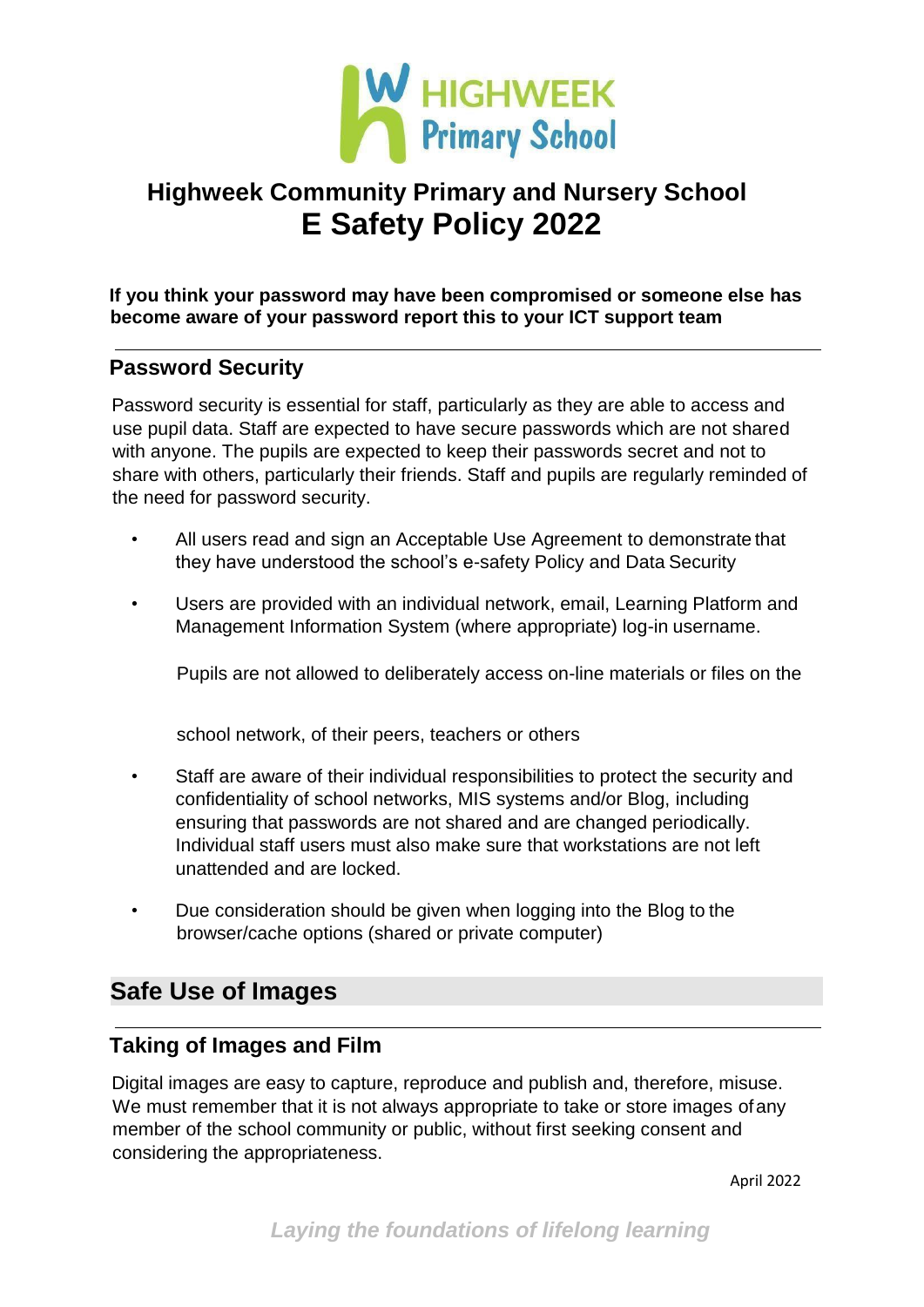

- With the written consent of parents (on behalf of pupils) and staff, the school permits the appropriate taking of images by staff and pupils with school equipment
- Staff are not permitted to use personal digital equipment, such as mobile phones and cameras, to record images of pupils, this includes when on field trips. However with the express permission of the Headteacher, images can be taken provided they are transferred immediately and solely to the school's network and deleted from the staff device
- Pupils are not permitted to use personal digital equipment, including mobile phones and cameras, to record images of the others, this includes when on field trips.

#### **Consent of Adults Who Work at the School**

**Permission to use images of all staff who work at the school is sought on induction and a copy is located in the personnel file**

### **Publishing Pupil's Images and Work**

On a child's entry to the school, all parents/carers will be asked to give permission to use their child's work/photos in the following ways:

- on the school web site
- on the school's Blog
- in the school prospectus and other printed publications that the school may produce for promotional purposes
- recorded/ transmitted on a video or webcam
	- in display material that may be used in the school's communal areas
- in display material that may be used in external areas, i.e. exhibition promoting the school
- general media appearances, eg local/ national media/ press releases sent to the press highlighting an activity (sent using traditional methods or electronically)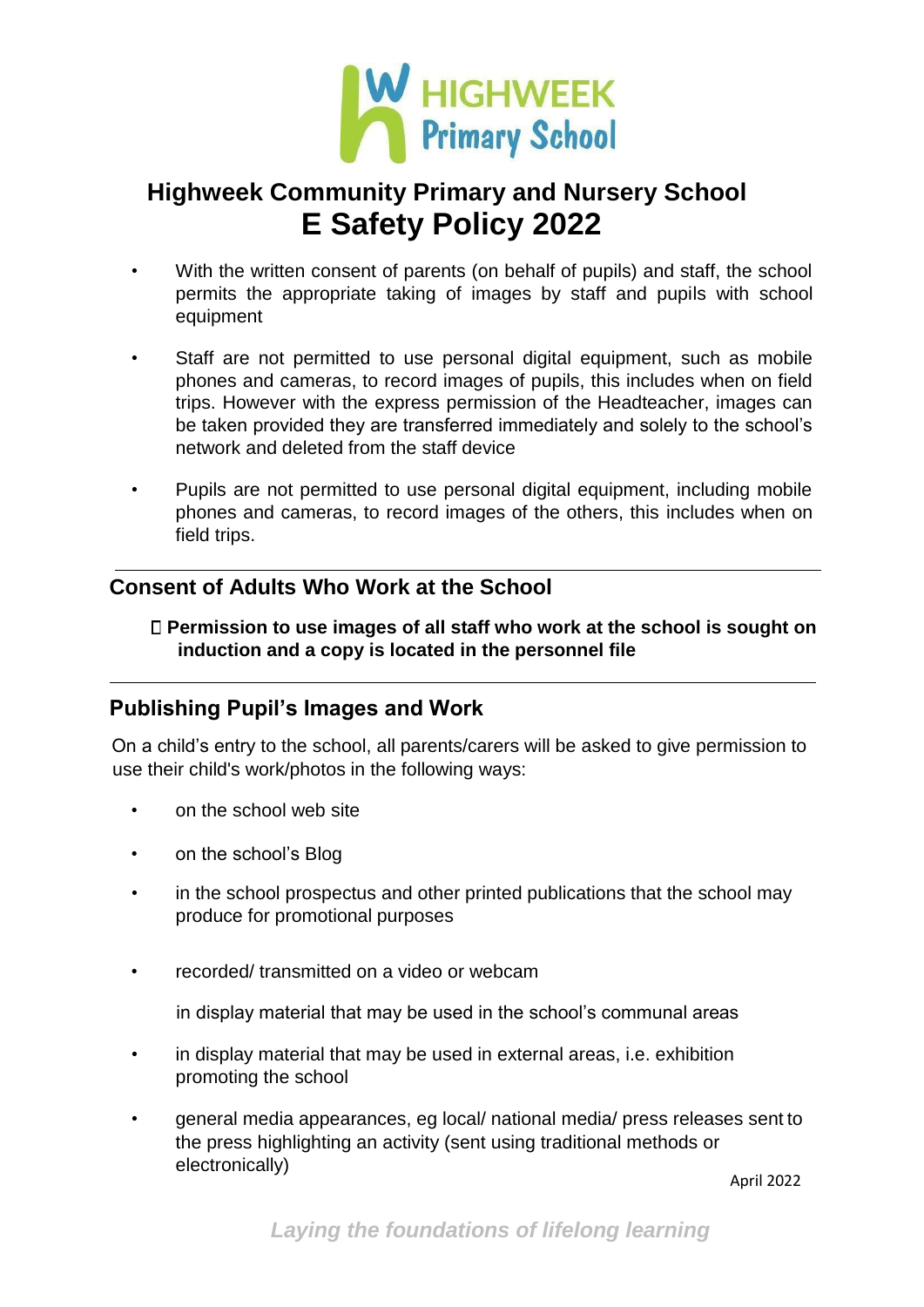

This consent form is considered valid for the entire period that the child attends this school unless there is a change in the child's circumstances where consent could be an issue, eg divorce of parents, custody issues, etc.

Parents/ carers may withdraw permission, in writing, at any time.

Pupils' names will not be published alongside their image and vice versa. E-mail and postal addresses of pupils will not be published.

Only the Web Manager has authority to upload to the website.

#### **Storage of Images**

- Images/ films of children are stored on the school's network
- Pupils and staff are not permitted to use personal portable media for storage of images (e.g., USB sticks) without the express permission of the Headteacher
- Rights of access to this material are restricted to the teaching staff and pupils within the confines of the school network/ Blog
- At the end of each year images that are no longer required will be cleared and saved to disc.

#### **Webcams and CCTV**

- The school uses CCTV for security and safety. The only people with access to this are Head Teacher and Caretaker **Notification of CCTV use is displayed at the front of the school.**
- We do not use publicly accessible webcams in school

### **School ICT Equipment including Portable & Mobile ICT Equipment & Removable Media**

#### **School ICT Equipment**

As a user of ICT, you are responsible for any activity undertaken on the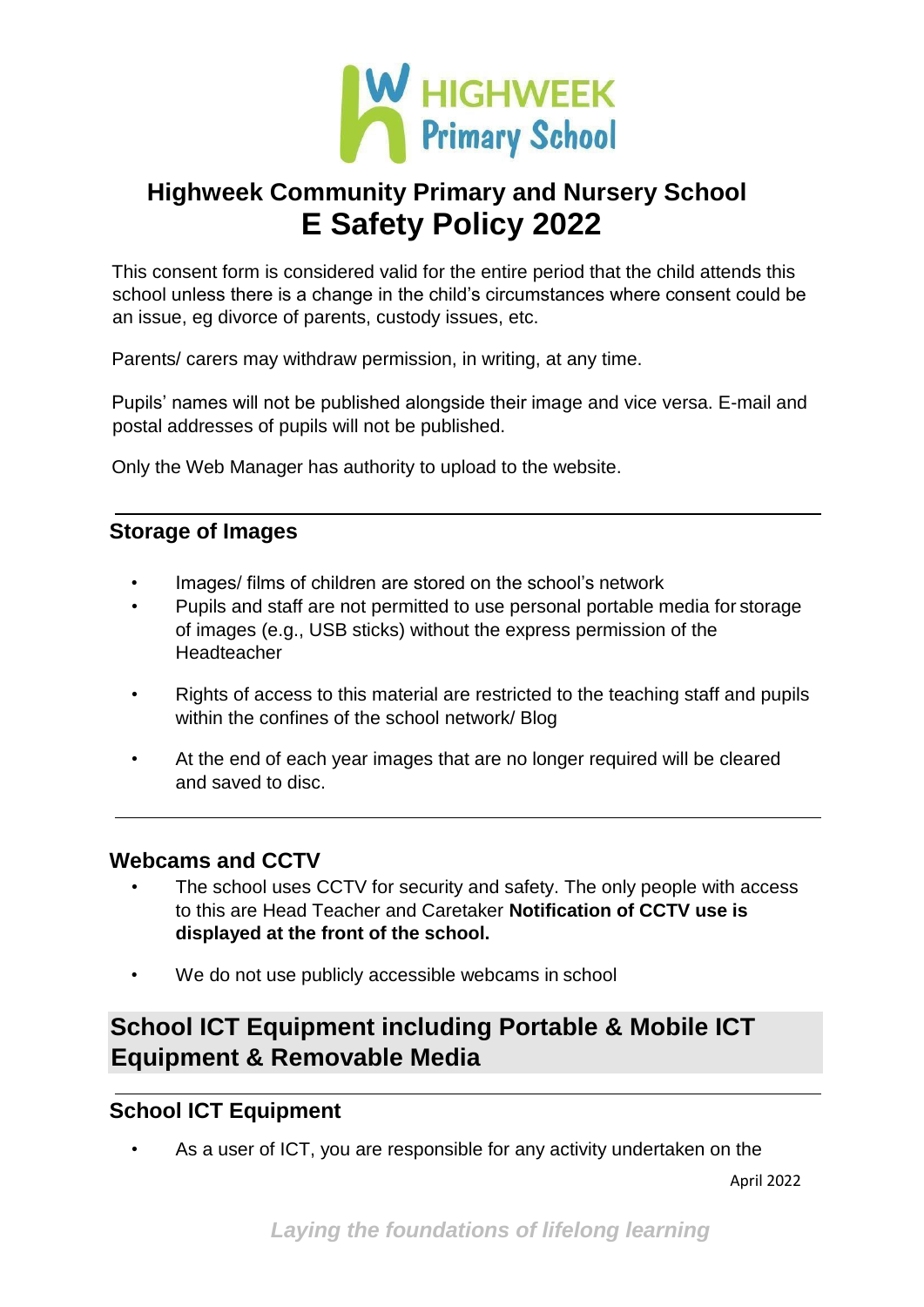

- school's ICT equipment provided to you
- It is recommended that schools log ICT equipment issued to staff and record serial numbers as part of the school's inventory
- Do not allow your visitors to plug their ICT hardware into the school network points (unless special provision has been made). They should be directed to the wireless ICT Facilities if available
- Ensure that all ICT equipment that you use is kept physically secure
- Do not attempt unauthorised access or make unauthorised modifications to computer equipment, programs, files or data. This is an offence under the Computer Misuse Act 1990
- It is imperative that you save your data on a frequent basis to the school's network drive. You are responsible for the backup and restoration of any of your data that is not held on the school's network drive
- Personal or sensitive data should not be stored on the local drives of desktop PCs. If it is necessary to do so the local drive must be encrypted
- It is recommended that a time locking screensaver is applied to all machines. Any PCs etc accessing personal data must have a locking screensaver as must any user profiles
- Privately owned ICT equipment should not be used on a school network

On termination of employment, resignation or transfer, return all ICT equipment to your Manager. You must also provide details of all your system logons so that they can be disabled

- It is your responsibility to ensure that any information accessed from your own PC or removable media equipment is kept secure, and that no personal, sensitive, confidential or classified information is disclosed to any unauthorised person
- All ICT equipment allocated to staff must be authorised by the appropriate Line Manager. Authorising Managers are responsible for: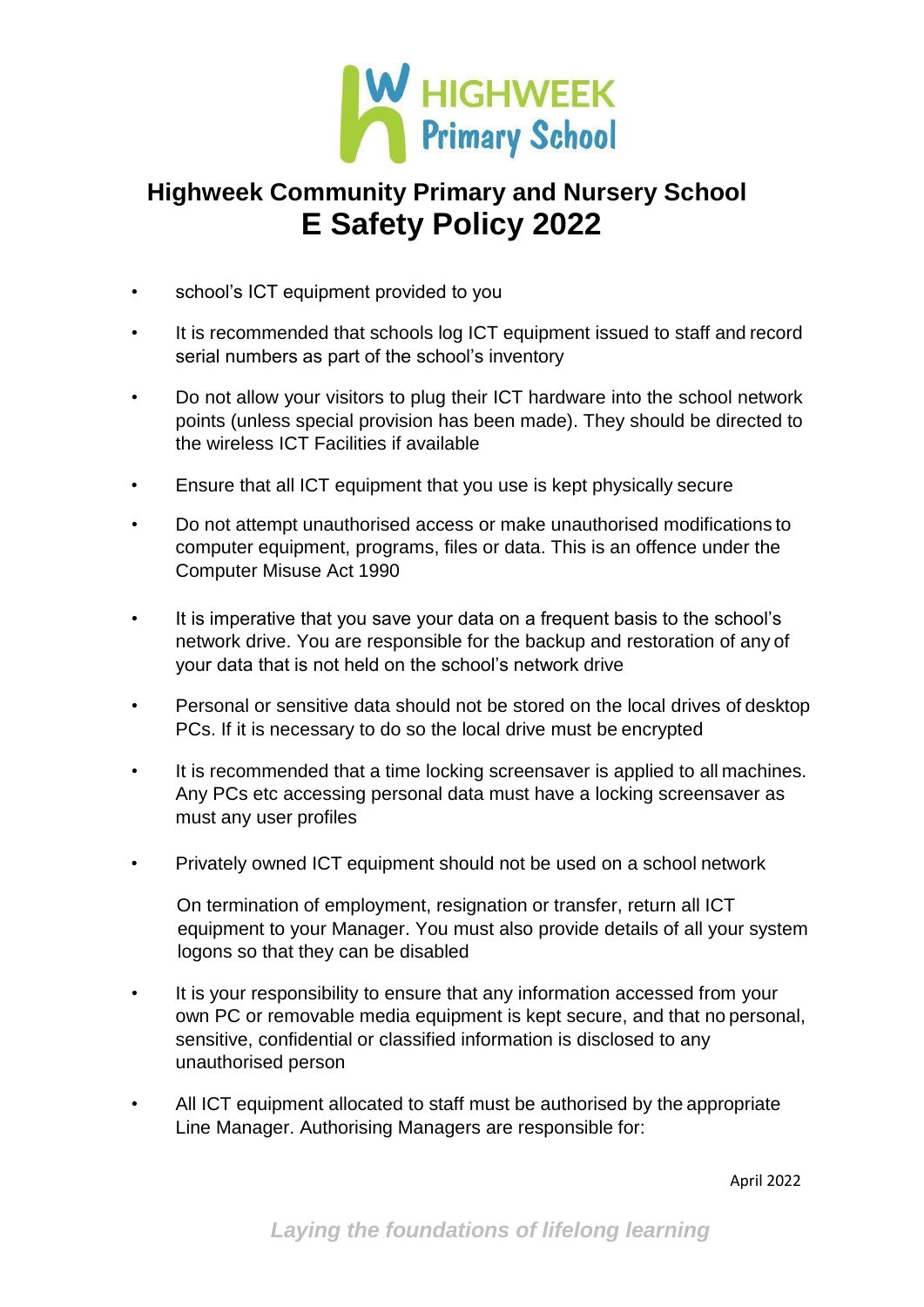

of maintaining control of the allocation and transfer within their Unit of recovering and returning equipment when no longer needed

• All redundant ICT equipment is disposed of in accordance with Waste Electrical and Electronic Equipment (WEEE) directive and GDPR Act (GDPR)

### **Portable & Mobile ICT Equipment**

This section covers such items as laptops, PDAs and removable data storage devices. Please refer to the relevant sections of this document when considering storing or transferring personal or sensitive data

- All activities carried out on School systems and hardware will be monitored in accordance with the general policy
- Staff must ensure that all school data is stored on school's network, and not kept solely on the laptop. Any equipment where personal data is likely to be stored must be encrypted
- Equipment must be kept physically secure in accordance with this policy to be covered for insurance purposes. When travelling by car, best practice is to place the laptop in the boot of your car before starting your journey
- Synchronise all locally stored data, including diary entries, with the central school network server on a frequent basis

Ensure portable and mobile ICT equipment is made available as necessary for anti-virus updates and software installations, patches or upgrades

- The installation of any applications or software packages must be authorised by the ICT support team, fully licensed and only carried out by your ICT support
- In areas where there are likely to be members of the general public, portable or mobile ICT equipment must not be left unattended and, wherever possible, must be kept out of sight
- Portable equipment must be transported in its protective case if supplied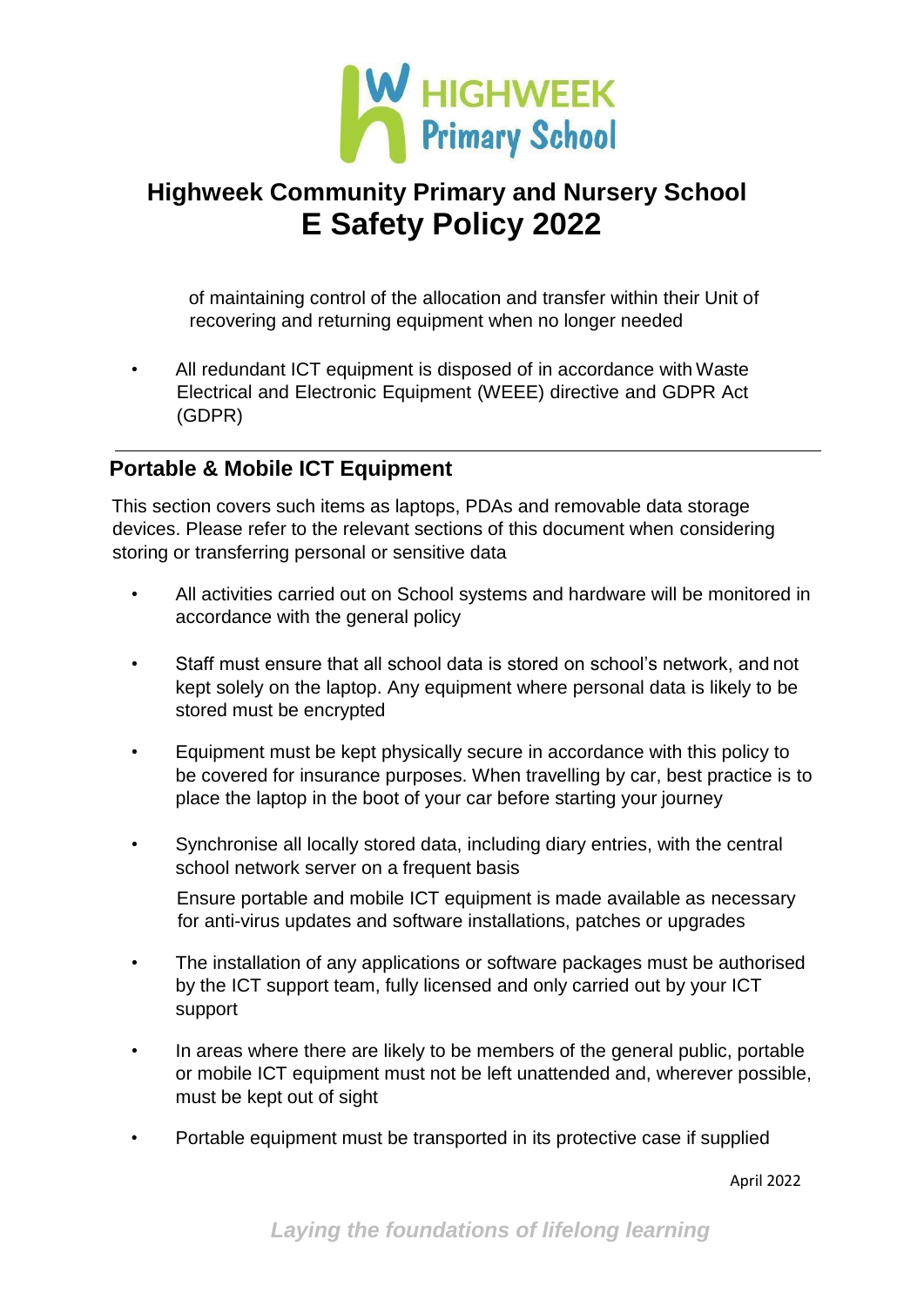

### **Mobile Technologies**

Many emerging technologies offer new opportunities for teaching and learning including a move towards personalised learning and 1:1 device ownership for children and young people. Many existing mobile technologies such as portable media players, PDAs, gaming devices, mobile and Smart phones are familiar to children outside of school too. They often provide a collaborative, well-known device with possible internet access and thus open up risk and misuse associated with communication and internet use. Emerging technologies will be examined for educational benefit and the risk assessed before use in school is allowed. Our school chooses to manage the use of these devices in the following ways so that users exploit them appropriately.

#### *Personal Mobile Devices (including phones)*

- The school allows staff to bring in personal mobile phones and devices for their own use. Mobile phones can only be used in the Staff Room and Office areas. They must not be used where pupils are present. Under no circumstances does the school allow a member of staff to contact a pupil or parent/ carer using their personal device
- Pupils who bring personal mobile devices/phones to school must hand them to the school office on arrival and collect them at the end of the school day.
- The school is not responsible for the loss, damage or theft of any personal mobile device
- The sending of inappropriate text messages between any member of the school community is not allowed

Permission must be sought before any image or sound recordings are made on these devices of any member of the school community

- Users bringing personal devices into school must ensure there is no inappropriate or illegal content on the device
- The school has 2 mobile phones which are to be used when on trips/out of school excursions to be used in case or emergencies or contacting the school.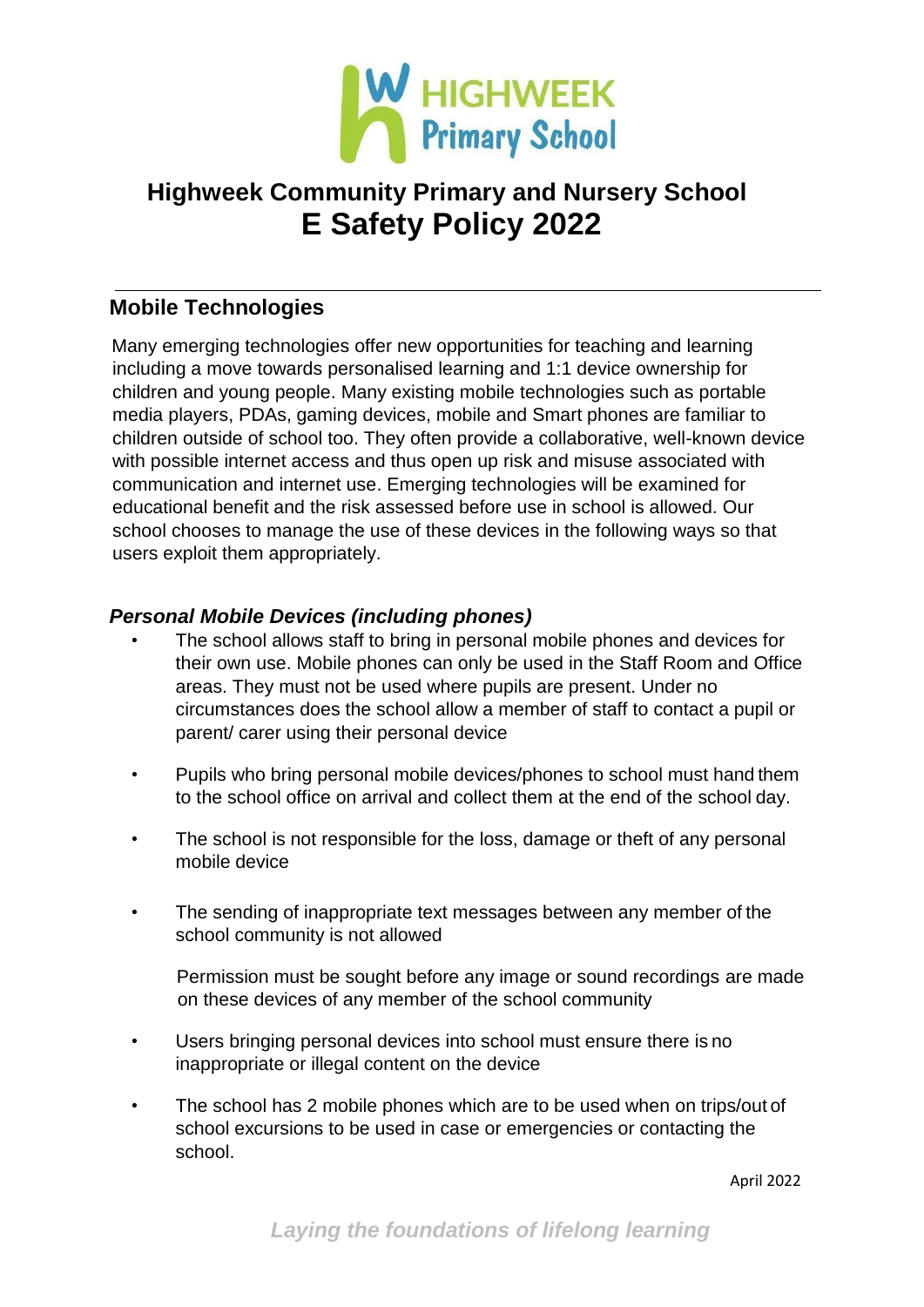

#### *School Provided Mobile Devices (including phones)*

- The sending of inappropriate text messages between any member of the school community is not allowed
- Permission must be sought before any image or sound recordings are made on the devices of any member of the school community
- Where the school provides mobile technologies such as phones, laptops and PDAs for offsite visits and trips, only these devices should be used
- Where the school provides a laptop for staff, only this device may be used to conduct school business outside of school

### **Removable Media**

If storing/transferring personal, sensitive, confidential or classified information using Removable Media

- Only use recommended removable media
- Store all removable media securely
- Removable media must be disposed of securely by your ICT support team

### **Smile and Stay Safe Poster**

**eSafety guidelines to be displayed throughout the school**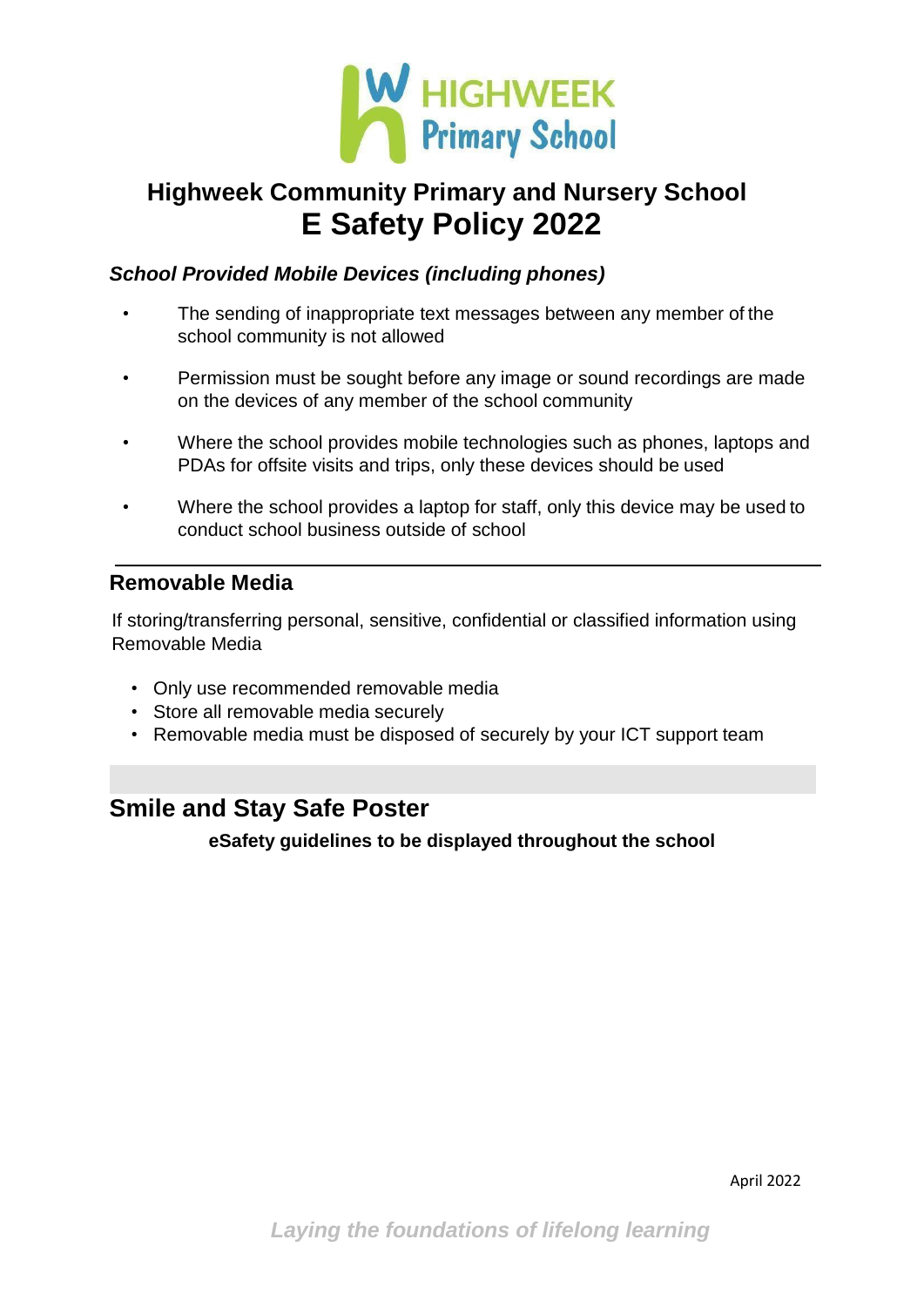

# **and stay safe**

**Staying safe means keeping your personal** details private, such as full name, phone number, home address, photos or school. Never reply to ASL (age, sex, location)

MILE

Meeting up with someone you have met online can be dangerous. Only meet up if you have first told your parent or carer and they can be with you. Information online can be untrue, biased or just inaccurate. Someone online my not be telling the truth about who they are - they may not be a 'friend' Let a parent, carer, teacher or trusted adult know if you ever feel worried, uncomfortable or frightened about something online or someone you have met or who has contacted you online. Emails, downloads, IM messages, photos and anything from someone you do not know or trust may contain a virus or unpleasant message. So do not open or reply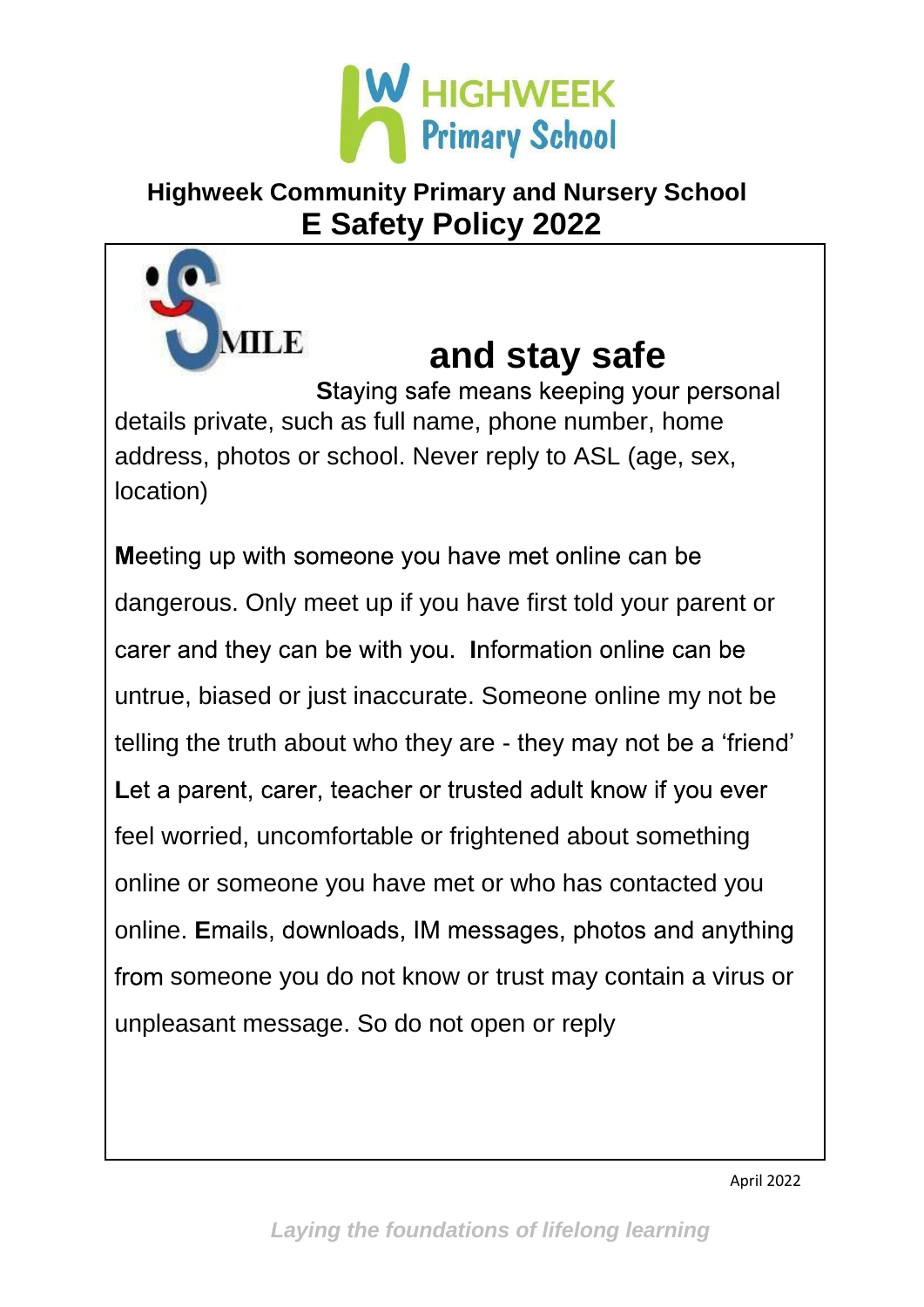

### **Telephone Services**

#### **Mobile Phones**

- You are responsible for the security of your school mobile phone. Always set the PIN code on your school mobile phone and do not leave it unattended and on display (especially in vehicles)
- Report the loss or theft of any school mobile phone equipment immediately
- The school remains responsible for all call costs until the phone is reported lost or stolen
- You must read and understand the user instructions and safety points relating to the use of your school mobile phone prior to using it
- School SIM cards must only be used in school provided mobile phones
- All school mobile phones are barred from calling premium rate numbers and any numbers outside of the UK as the default
- You must not send text messages to premium rate services
- In accordance with the Finance policy on the private use of School provided mobiles, you must reimburse the school for the cost of any personal use of your school mobile phone. This includes call charges incurred for incoming calls whilst abroad. [To assist you in identifying personal use, add \* to the end of the number being contacted, these will be shown separately on your bill]. Payment arrangements should be made through your finance administrator
- Never use a hand-held mobile phone whilst driving a vehicle. Only genuine 999 or 112 emergency calls may be made if it would be unsafe to stop before doing so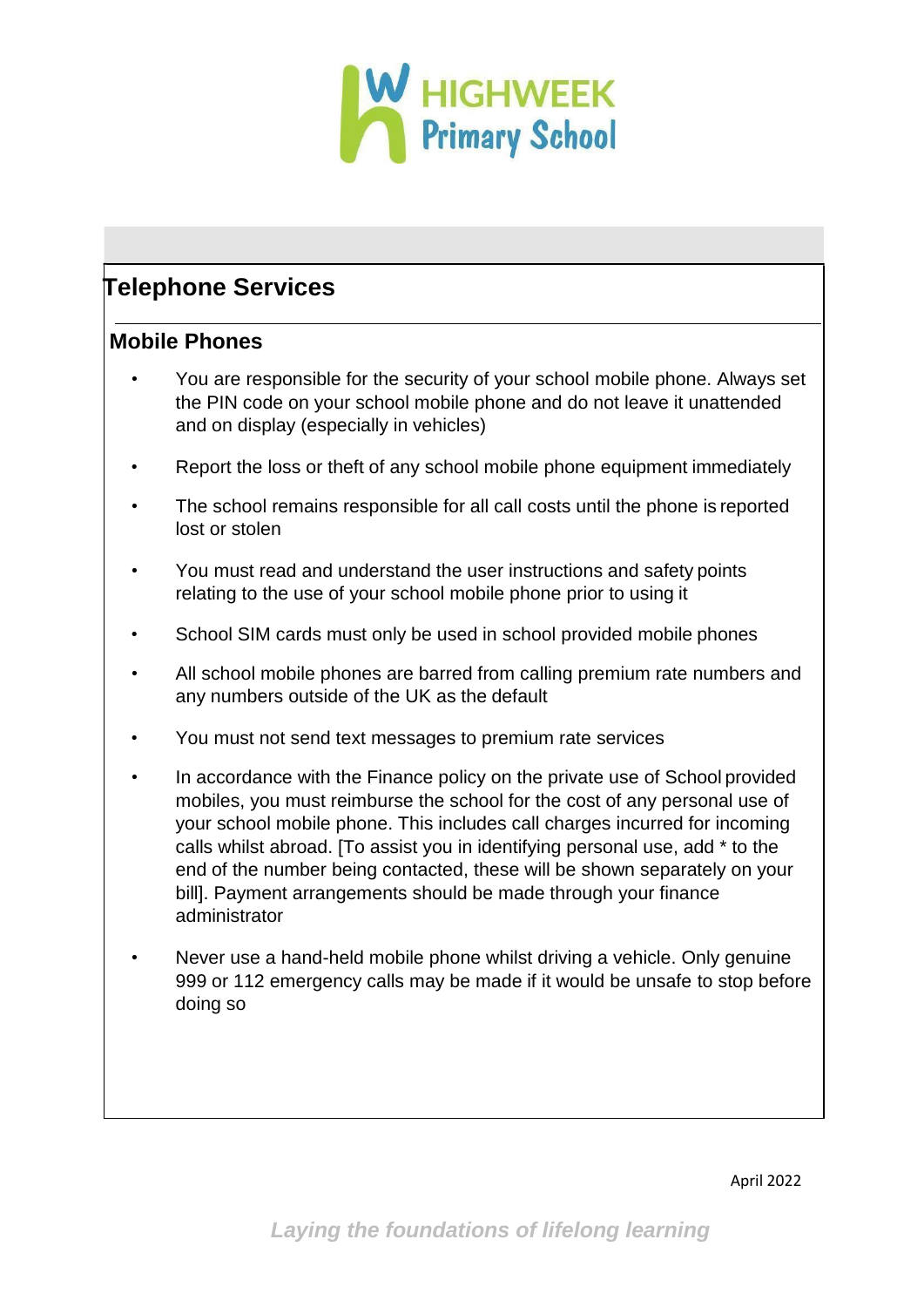

### **Writing and Reviewing this Policy**

### **Staff Involvement in Policy Creation**

 $\square$  Staff have been involved in making/ reviewing the Policy for ICT Acceptable Use

#### **Review Procedure**

There will be an on-going opportunity for staff to discuss with the eSafety coordinator any issue of eSafety that concerns them.

The 360 Degree safe tool is being used to review and evaluate the school's eSafety policies and procedures.

There will be an on-going opportunity for staff to discuss with the SIRO/AIO any issue of data security that concerns them

This policy will be reviewed every (12) months and consideration given to the implications for future whole school development planning

The policy will be amended if new technologies are adopted or Central Government change the orders or guidance in any way

This policy has been read, amended and approved by the staff, head teacher and governors on 24<sup>th</sup> March 2020.

#### **Equality Statement**

This policy is compliant with the Equality and Cohesion Policy. This Policy is based on best practice to ensure a consistent and effective approach. The Governing Board and the Head Teacher (Chair of Governors) have a particular responsibility to ensure that the processes are managed fairly, equitably, objectively and must not discriminate either directly or indirectly on the grounds of a person's race, sex, gender reassignment, sexual orientation, marriage or civil partnership, disability, age, pregnancy and maternity or religion or belief.

Signed........................................ Chair of Committee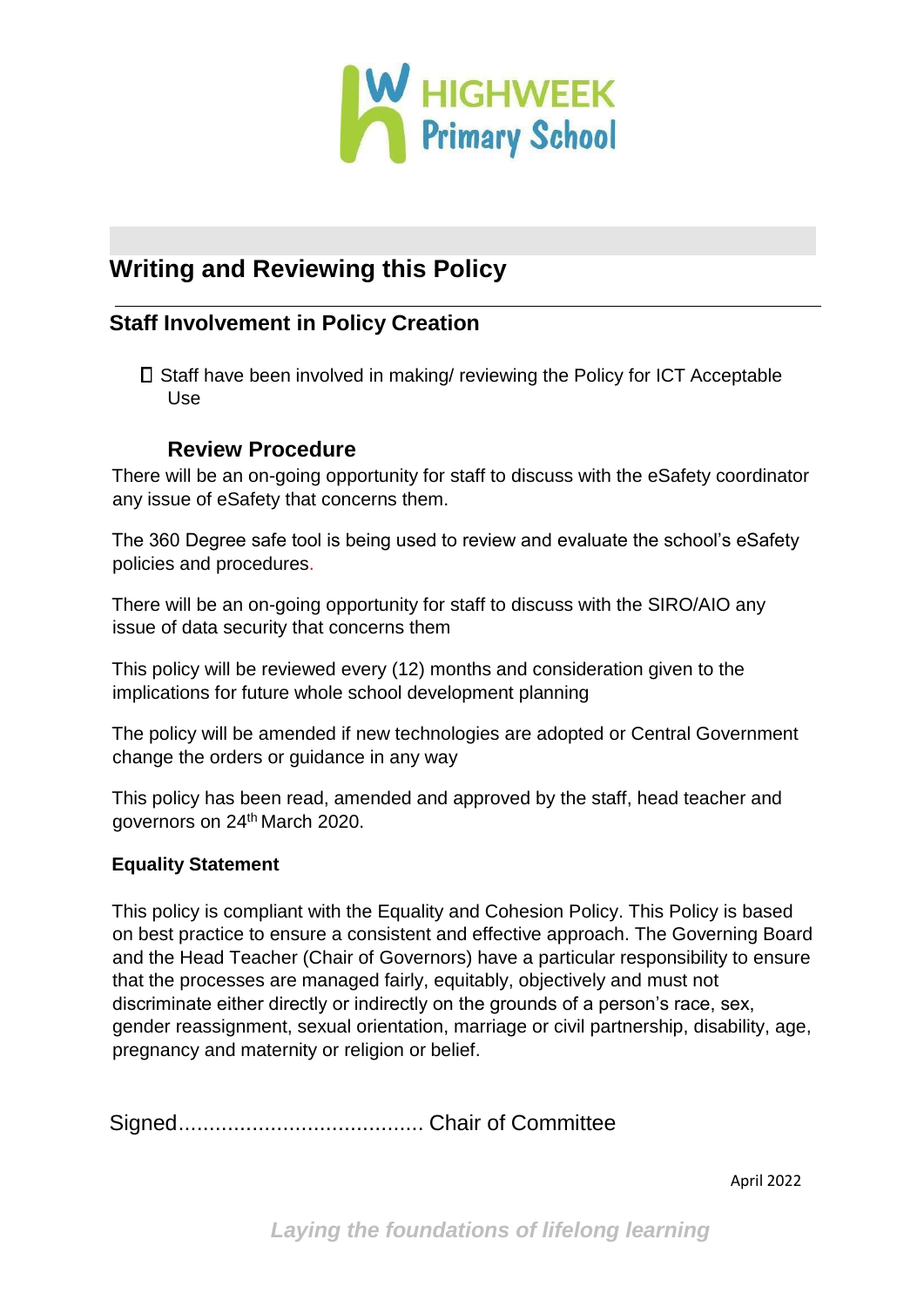

Date of review and adoption by Governing Board: March

2022. Date for next review: March 2023

*Laying the foundations of lifelong learning*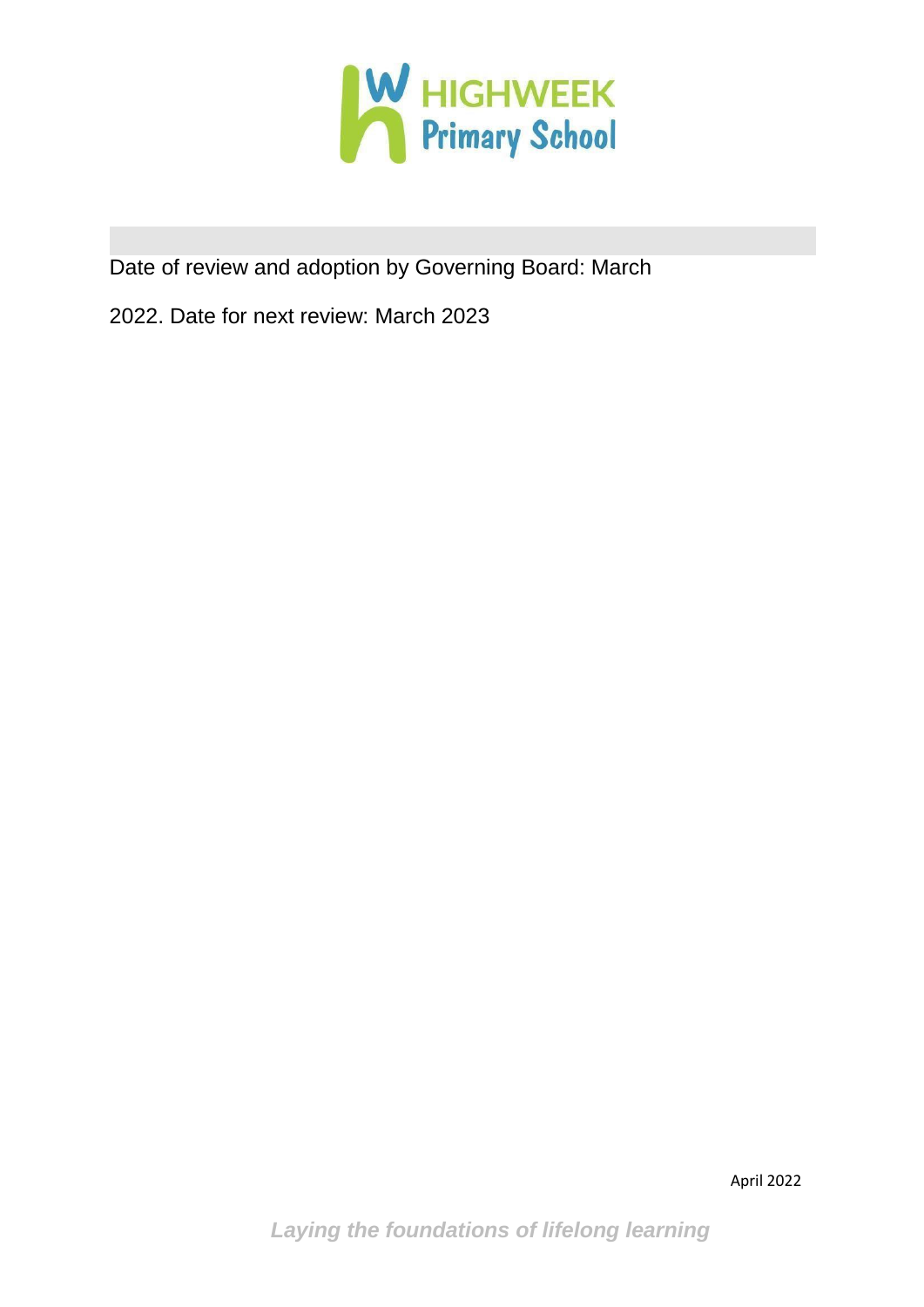

### **Current Legislation**

### **Acts Relating to Monitoring of Staff eMail**

#### *GDPR Act 2018*

The Act protects individuals with regard to the processing of personal data, in particular by requiring personal data to be processed lawfully and fairly, on the basis of the data subject's consent or another specified basis, conferring rights on the data subject to obtain information about the processing of personal data and to require inaccurate personal data to be rectified.

(2) When carrying out functions under the GDPR, the applied GDPR and this Act, must have regard to the importance of securing an appropriate level of protection for personal data, taking account of the interests of data subjects, controllers and others and matters of general public interest. https:[//www.legislation.gov.uk/ukpga/2018/12/enacted?view=plain](http://www.legislation.gov.uk/ukpga/2018/12/enacted?view=plain)

#### *The Telecommunications (Lawful Business Practice) (Interception of Communications) Regulations 2000*

<http://www.hmso.gov.uk/si/si2000/20002699.htm>

### *Regulation of Investigatory Powers Act 2000*

Regulating the interception of communications and making it an offence to intercept or monitor communications without the consent of the parties involved in the communication. The RIP was enacted to comply with the Human Rights Act 1998. The Telecommunications (Lawful Business Practice) (Interception of Communications) Regulations 2000, however, permit a degree of monitoring and record keeping, for example, to ensure communications are relevant to school activity or to investigate or detect unauthorised use of the network. Nevertheless, any monitoring is subject to informed consent, which means steps must have been taken to ensure that everyone who may use the system is informed that communications may be monitored. Covert monitoring without informing users that surveillance is taking place risks breaching data protection and privacy legislation. <http://www.hmso.gov.uk/acts/acts2000/20000023.htm>

### *Human Rights Act 1998*

<http://www.hmso.gov.uk/acts/acts1998/19980042.htm>

### **Other Acts Relating to eSafety**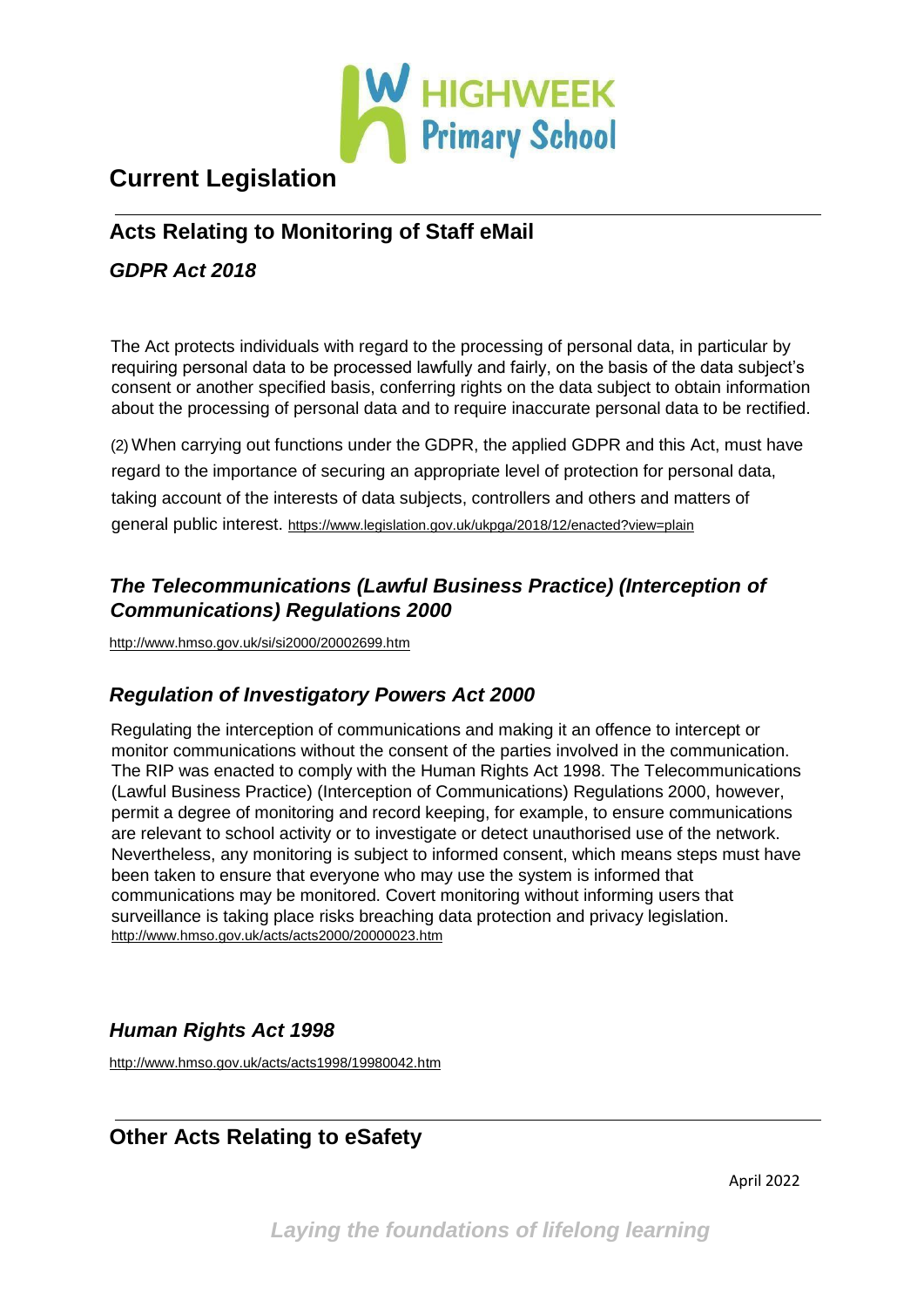

#### *Racial and Religious Hatred Act 2006*

It a criminal offence to threaten people because of their faith, or to stir up religious hatred by displaying, publishing or distributing written material which is threatening. Other laws already protect people from threats based on their race, nationality or ethnic background.

#### *Sexual Offences Act 2003*

The new grooming offence is committed if you are over 18 and have communicated with a child under 16 at least twice (including by phone or using the Internet) it is an offence to meet them or travel to meet them anywhere in the world with the intention of committing a sexual offence. Causing a child under 16 to watch a sexual act is illegal, including looking at images such as videos, photos or webcams, for your own gratification. It is also an offence for a person in a position of trust to engage in sexual activity with any person under 18, with whom they are in a position of trust. Schools should already have a copy of "*Children & Families: Safer from Sexual Crime*" document as part of their child protection packs.

For more information [www.teachernet.gov.uk](http://www.teachernet.gov.uk/)

#### *Communications Act 2003 (section 127)*

Sending by means of the Internet a message or other matter that is grossly offensive or of an indecent, obscene or menacing character; or sending a false message by means of or persistently making use of the Internet for the purpose of causing annoyance, inconvenience or needless anxiety is guilty of an offence liable, on conviction, to imprisonment. This wording is important because an offence is complete as soon as the message has been sent: there is no need to prove any intent or purpose.

#### *The Computer Misuse Act 1990 (sections 1 – 3)*

Regardless of an individual's motivation, the Act makes it a criminal offence to gain:

- access to computer files or software without permission (for example using another persons password to access files)
- unauthorised access, as above, in order to commit a further criminal act (such as fraud)
- impair the operation of a computer or program

UK citizens or residents may be extradited to another country if they are suspected of committing any of the above offences.

#### *Malicious Communications Act 1988 (section 1)*

This legislation makes it a criminal offence to send an electronic message (e-mail) that conveys indecent, grossly offensive, threatening material or information that is false; or is of an indecent or grossly offensive nature if the purpose was to cause a recipient to suffer distress or anxiety.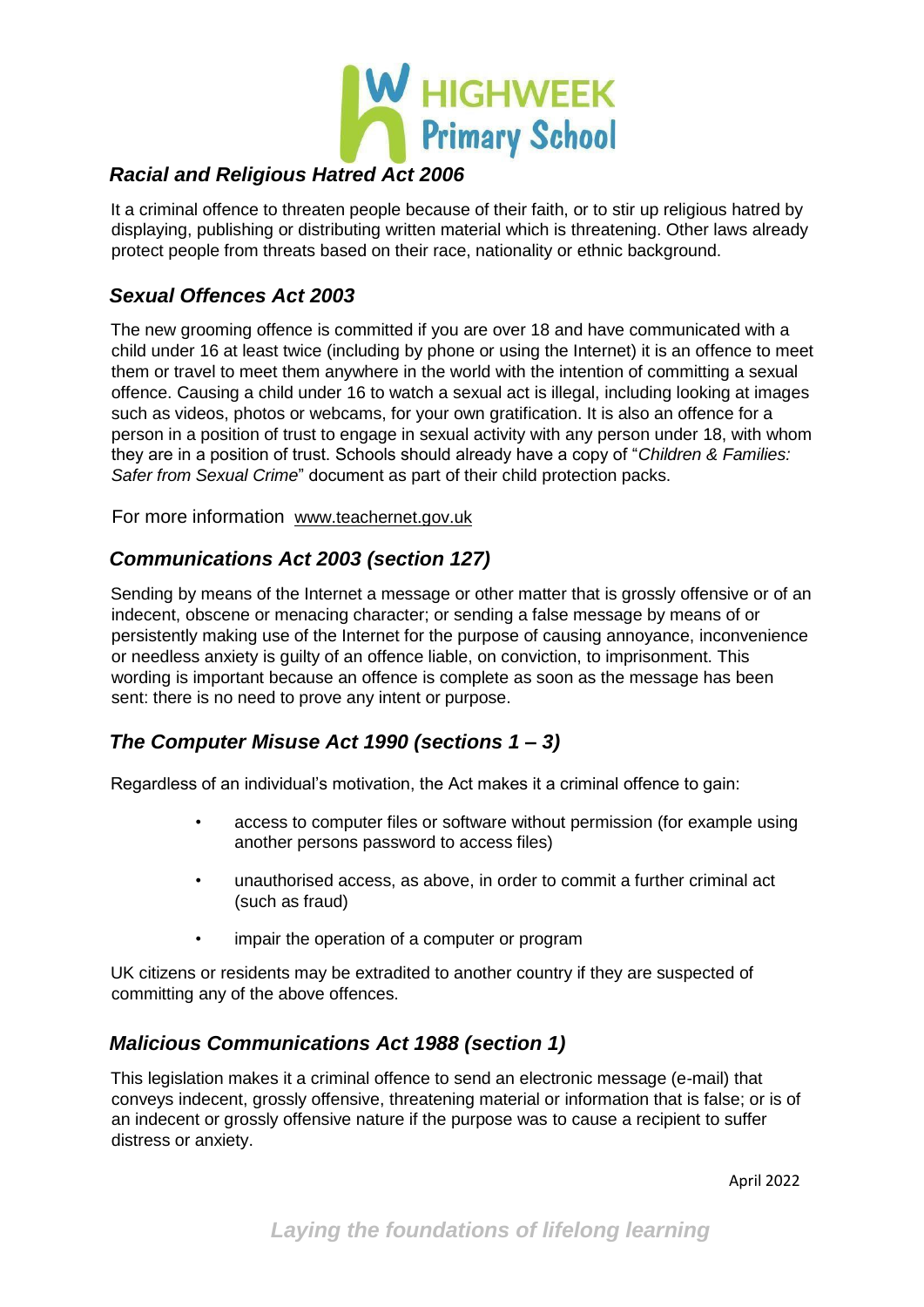

#### *Copyright, Design and Patents Act 1988*

Copyright is the right to prevent others from copying or using work without permission. Works such as text, music, sound, film and programs all qualify for copyright protection. The author of the work is usually the copyright owner, but if it was created during the course of employment it belongs to the employer. Copyright infringement is to copy all or a substantial part of anyone's work without obtaining them author's permission. Usually a licence associated with the work will allow a user to copy or use it for limited purposes. It is advisable always to read the terms of a licence before you copy or use someone else's material. It is also illegal to adapt or use software without a licence or in ways prohibited by the terms of the software licence.

#### *Public Order Act 1986 (sections 17 – 29)*

This Act makes it a criminal offence to stir up racial hatred by displaying, publishing or distributing written material which is threatening. Like the Racial and Religious Hatred Act 2006 it also makes the possession of inflammatory material with a view of releasing it a criminal offence.

#### *Protection of Children Act 1978 (Section 1)*

It is an offence to take, permit to be taken, make, possess, show, distribute or advertise indecent images of children in the United Kingdom. A child for these purposes is anyone under the age of 18. Viewing an indecent image of a child on your computer means that you have made a digital image. An image of a child also covers pseudo-photographs (digitally collated or otherwise). A person convicted of such an offence may face up to 10 years in prison.

#### *Obscene Publications Act 1959 and 1964*

Publishing an "obscene" article is a criminal offence. Publishing includes electronic transmission.

#### *Protection from Harassment Act 1997*

A person must not pursue a course of conduct, which amounts to harassment of another, and which he knows or ought to know amounts to harassment of the other.

A person whose course of conduct causes another to fear, on at least two occasions, that violence will be used against him is guilty of an offence if he knows or ought to know that his course of conduct will cause the other so to fear on each of those occasions.

| Acts Relating to the Protection of Personal Data GDPR |  |  |  |  |  |
|-------------------------------------------------------|--|--|--|--|--|
|-------------------------------------------------------|--|--|--|--|--|

*2018* [http://www.opsi.gov.uk/acts/acts1998/ukpga\\_19980029\\_en\\_1](http://www.opsi.gov.uk/acts/acts1998/ukpga_19980029_en_1) *[Th](http://www.opsi.gov.uk/acts/acts1998/ukpga_19980029_en_1)e* 

*Freedom of Information Act 2000*